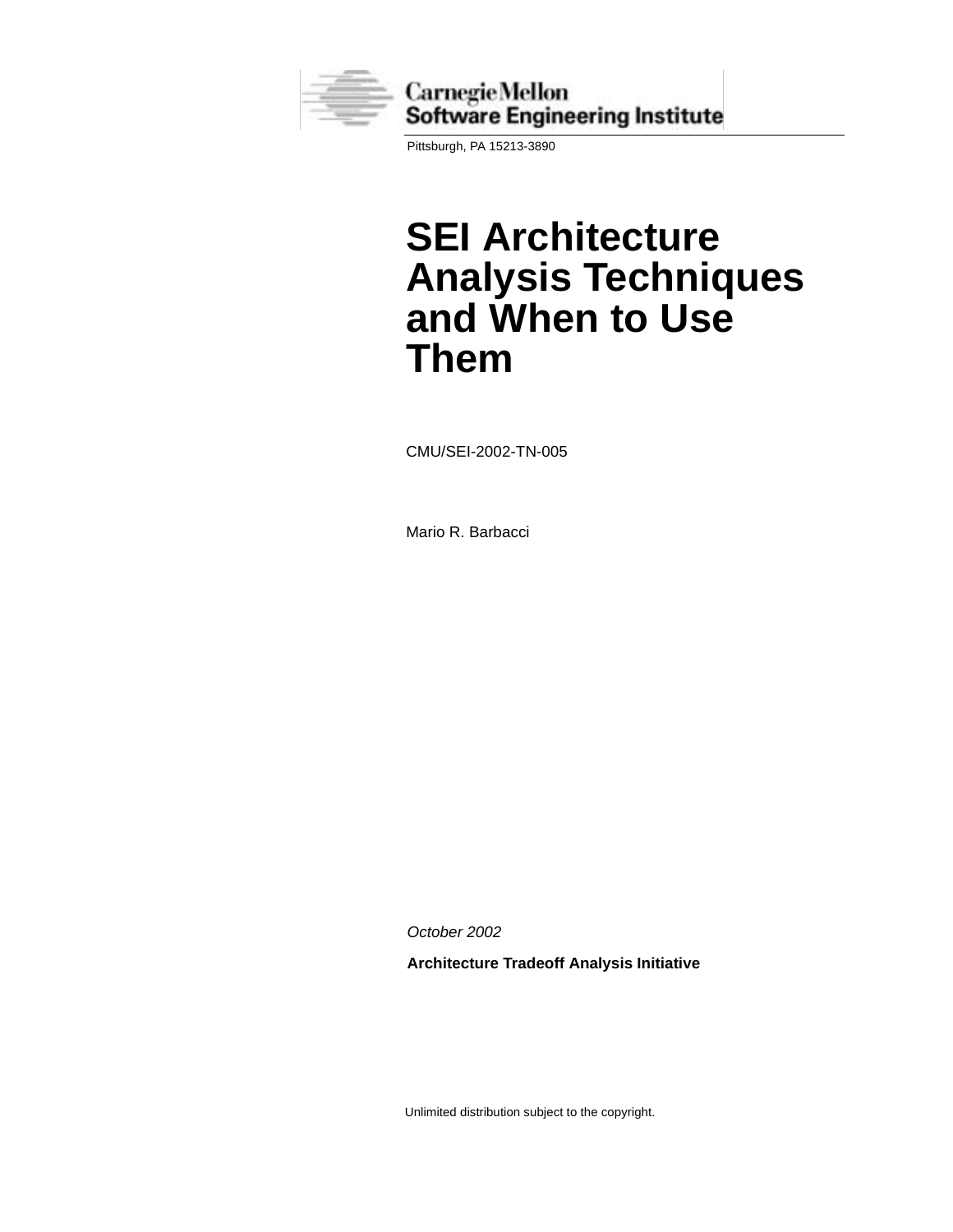The Software Engineering Institute is a federally funded research and development center sponsored by the U.S. Department of Defense.

Copyright © 2002 by Carnegie Mellon University.

#### NO WARRANTY

THIS CARNEGIE MELLON UNIVERSITY AND SOFTWARE ENGINEERING INSTITUTE MATERIAL IS FURNISHED ON AN "AS-IS" BASIS. CARNEGIE MELLON UNIVERSITY MAKES NO WARRANTIES OF ANY KIND, EITHER EXPRESSED OR IMPLIED, AS TO ANY MATTER INCLUDING, BUT NOT LIMITED TO, WARRANTY OF FITNESS FOR PURPOSE OR MERCHANTABILITY, EXCLUSIVITY, OR RESULTS OBTAINED FROM USE OF THE MATERIAL. CARNEGIE MELLON UNIVERSITY DOES NOT MAKE ANY WARRANTY OF ANY KIND WITH RESPECT TO FREEDOM FROM PATENT, TRADEMARK, OR COPYRIGHT INFRINGEMENT.

This work was created in the performance of Federal Government Contract Number F19628-00-C-0003 with Carnegie Mellon University for the operation of the Software Engineering Institute, a federally funded research and development center. The Government of the United States has a royalty-free governmentpurpose license to use, duplicate, or disclose the work, in whole or in part and in any manner, and to have or permit others to do so, for government purposes pursuant to the copyright license under the clause at 252.227-7013.

Internal use. Permission to reproduce this document and to prepare derivative works from this document for internal use is granted, provided the copyright and "No Warranty" statements are included with all reproductions and derivative works.

External use. Requests for permission to reproduce this document or prepare derivative works of this document for external and commercial use should be addressed to the SEI Licensing Agent.

Use of any trademarks in this report is not intended in any way to infringe on the rights of the trademark holder.

For information about purchasing paper copies of SEI reports, please visit the publications portion of our Web site (http://www.sei.cmu.edu/publications/pubweb.html).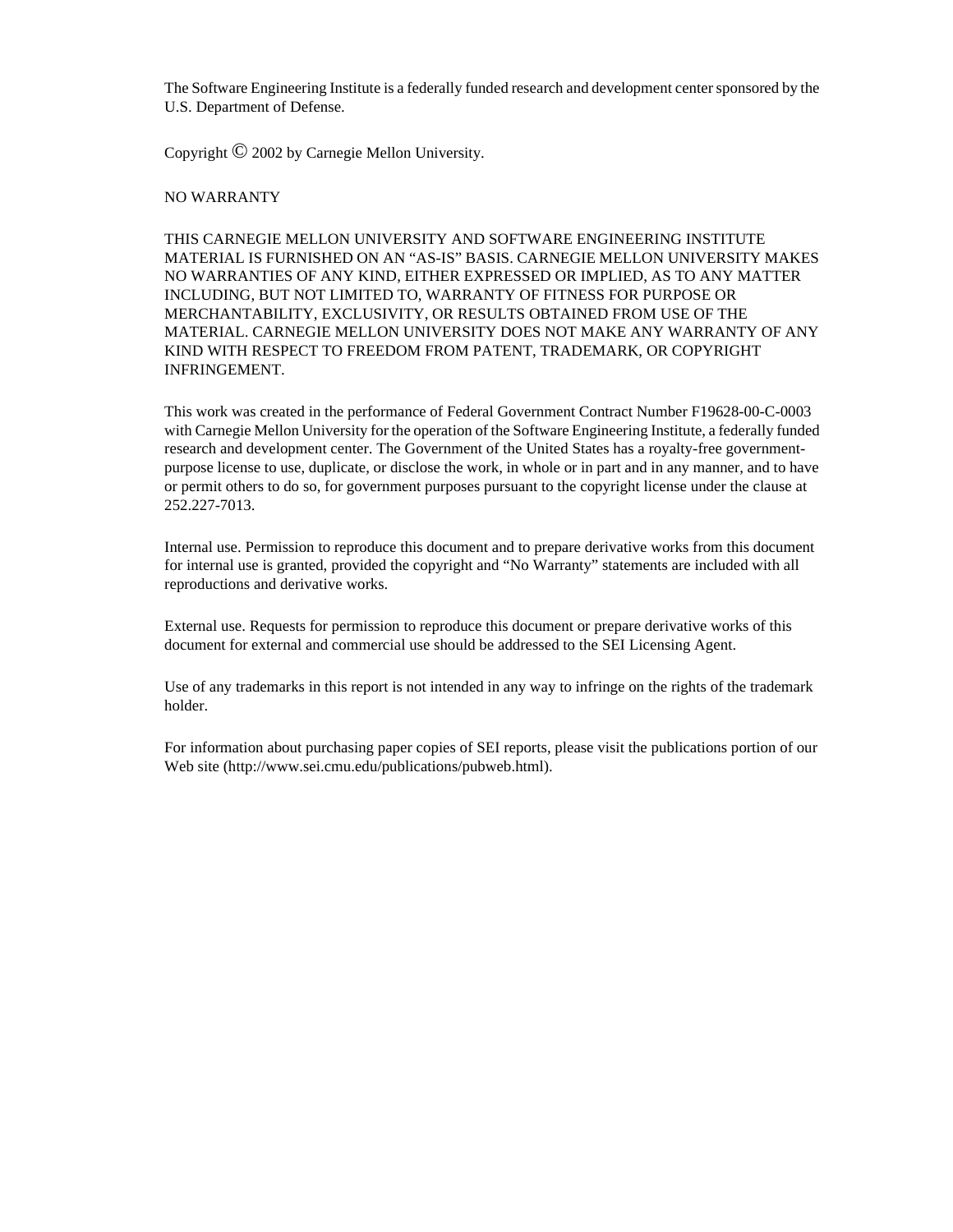## **Table of Contents**

| 1                       |                                |                                                          |  |  |  |
|-------------------------|--------------------------------|----------------------------------------------------------|--|--|--|
| $\overline{2}$          |                                |                                                          |  |  |  |
|                         | 2.1                            |                                                          |  |  |  |
|                         | 2.2                            |                                                          |  |  |  |
|                         | 2.3                            |                                                          |  |  |  |
|                         | 2.4                            |                                                          |  |  |  |
| $\mathbf{3}$            |                                |                                                          |  |  |  |
|                         | 3.1                            |                                                          |  |  |  |
|                         | 3.2                            |                                                          |  |  |  |
| $\overline{\mathbf{4}}$ | An Example Application of Both |                                                          |  |  |  |
|                         |                                |                                                          |  |  |  |
|                         | 4.1                            | Activities During the Competitive Solicitation Phase  14 |  |  |  |
|                         | 4.2                            | Activities During the Competitive Fly-Off Phase  16      |  |  |  |
|                         | 4.3                            | Activities During the System Implementation Phase  17    |  |  |  |
| 5                       |                                |                                                          |  |  |  |
|                         |                                |                                                          |  |  |  |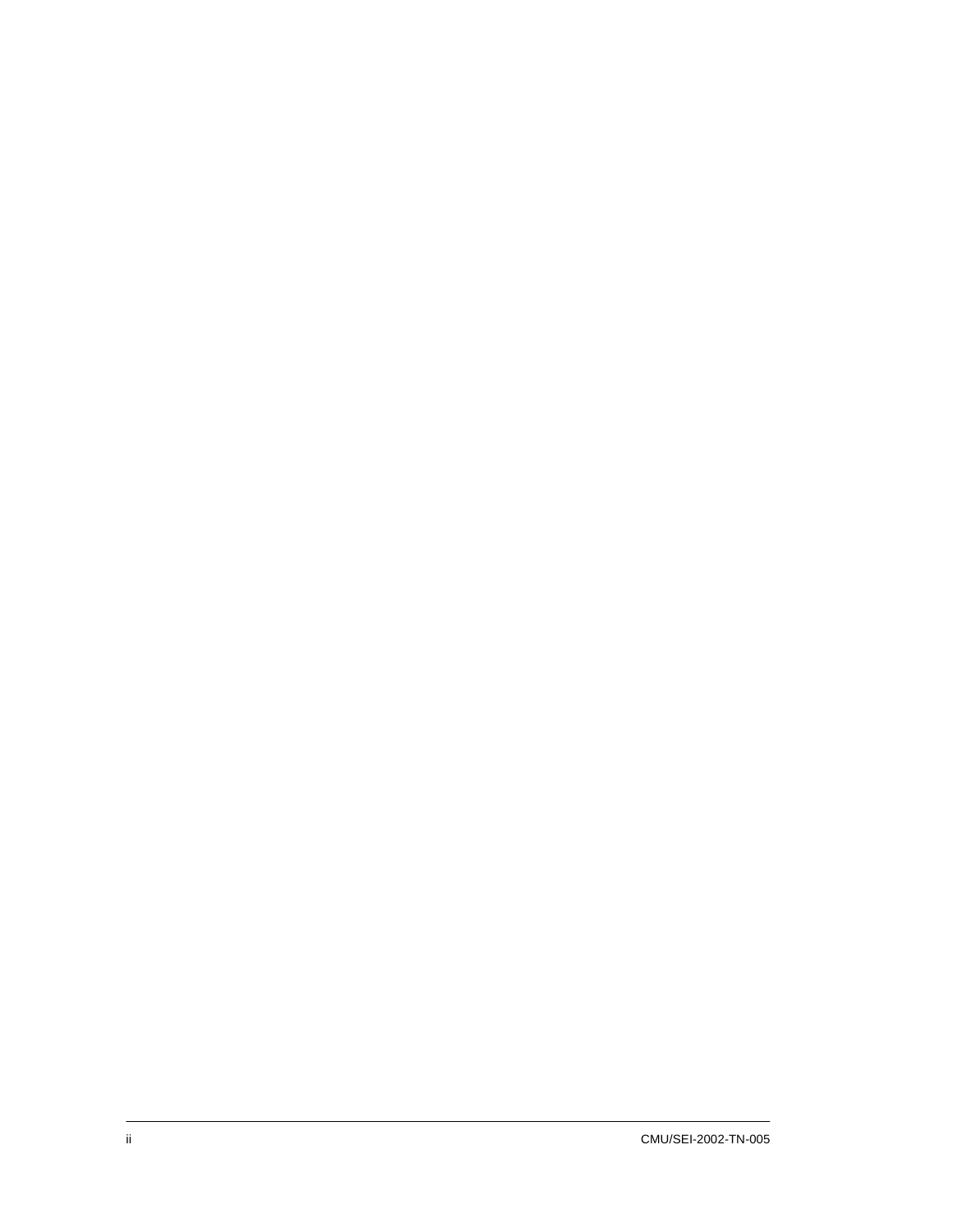# **List of Figures**

| Figure 2: Example Illustration of Refined Scenario Issues and Questions 7 |
|---------------------------------------------------------------------------|
|                                                                           |
|                                                                           |
| Figure 5: A Common Acquisition Strategy [Bergey 02]  14                   |
| Figure 6: QAW Activities During the Competitive Solicitation Phase  15    |
| Figure 7: QAW Activities During the Competitive Fly-Off Phase  16         |
| Figure 8: ATAM Activities During the System Implementation Phase  18      |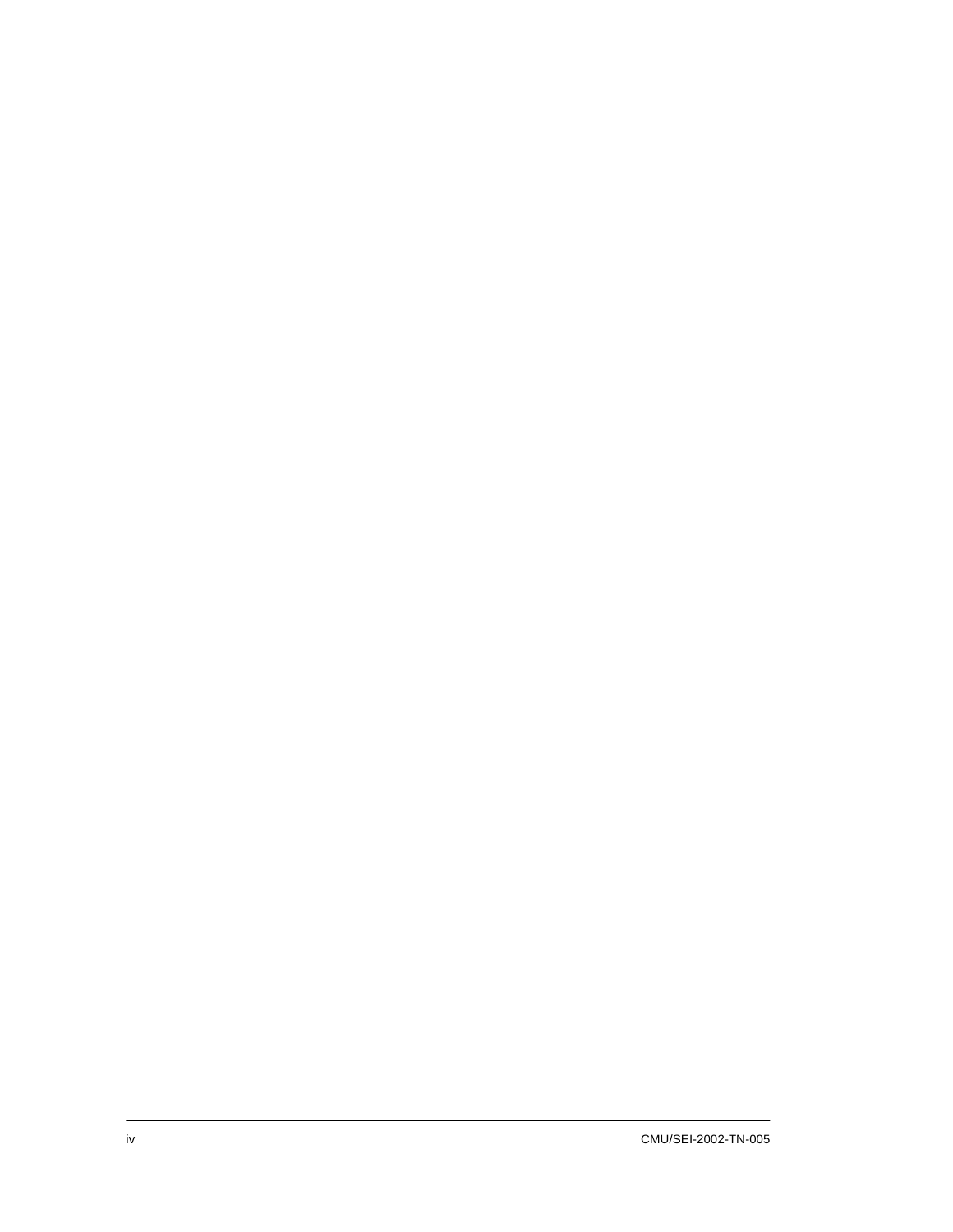## **List of Tables**

| Table 3: QAW and ATAM Inputs, Outputs, and Participants for Various |  |
|---------------------------------------------------------------------|--|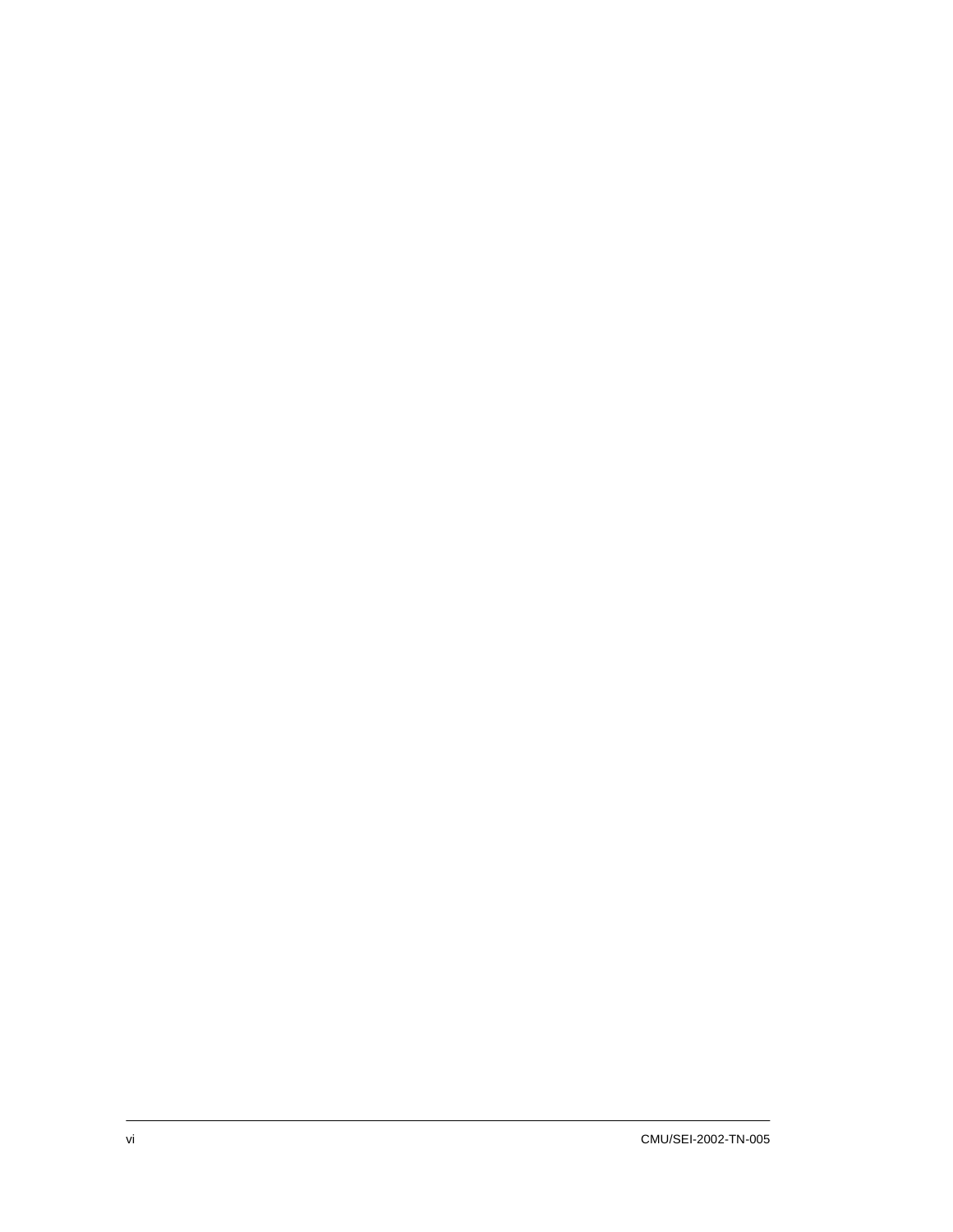# <span id="page-8-0"></span>**Abstract**

The Software Engineering Institute (SEI<sup>SM</sup>) has developed two methods for analyzing system and software architectures—the Quality Attribute Workshop (QAW) and the Architecture Tradeoff Analysis Method<sup>SM</sup> (ATAM<sup>SM</sup>). These techniques, which are described in detail in various SEI technical reports and on the SEI Web site, can be used in combination to obtain early and continuous benefits. Designed to complement the ATAM, the QAW provides a method for analyzing a conceptual architecture or a system architecture against a number of critical quality attributes—such as availability, performance, security, interoperability, and modifiability—*before* the software architecture is fully developed. Once the software architecture is developed, the ATAM can be used to reveal how well the architecture satisfies particular quality attribute requirements and the risks, sensitivities, and tradeoffs involved in satisfying the requirements.

The purpose of this technical note is to describe, using a hypothetical example, the alignment, combination, and uses of the two methods.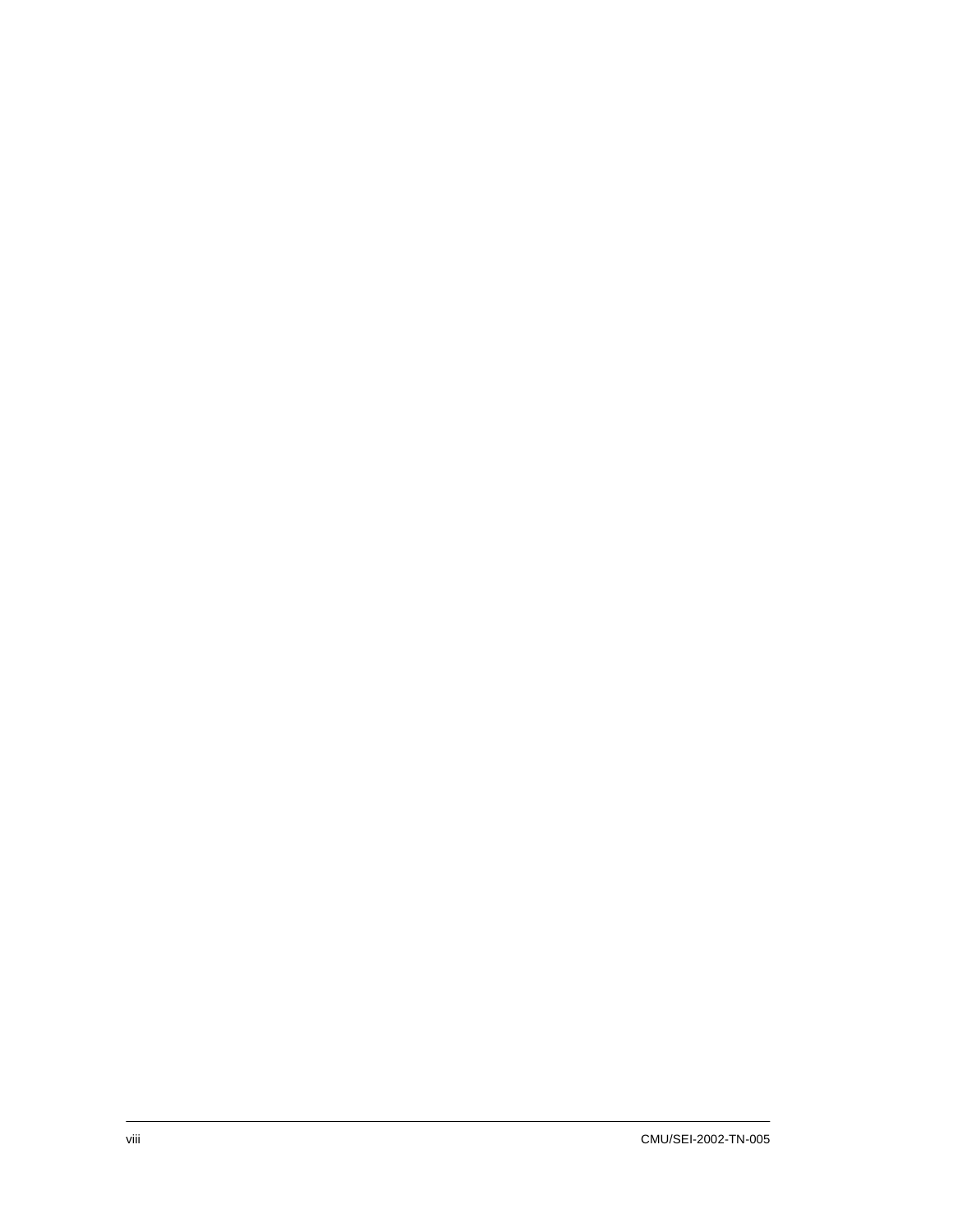### <span id="page-10-0"></span>**1 Introduction**

Quality Attribute Workshops (QAWs) provide a method for analyzing a system's architecture against a number of critical quality attributes—such as availability, performance, security, interoperability, and modifiability—that are derived from mission or business goals [Barbacci 02]. The QAW does not assume the existence of a software architecture. It was developed to complement the Architecture Tradeoff Analysis Method<sup>SM</sup> (ATAM<sup>SM)1</sup> in response to customer requests for a method that identifies important quality attributes and clarifies system requirements *before* there is a software architecture to which the ATAM could be applied2 [Kazman 00]. The QAW can be applied to a conceptual (or "notional") architecture or a system architecture. The QAW and the ATAM, which are described in detail in various Software Engineering Institute (SEISM)3 technical reports, in the book *Evaluating Software Architectures: Methods and Case Studies* [Clements 01], and on the SEI Web site [SEI 02], can be used in combination to obtain early and continuous benefits. It should be noted that the SEI has developed related evaluation techniques, namely the Software Architecture Analysis Method (SAAM, a predecessor of the ATAM), Active Reviews for Intermediate Designs (ARID), and the Cost Benefit Analysis Method (CBAM), which are not covered in this technical note.

In an ATAM evaluation, an external team facilitates meetings between stakeholders during which scenarios representing the quality attributes of the system are developed, prioritized, and analyzed against the architectural approaches chosen for the system. Typical stakeholders include developers, users, maintainers, and buyers. The results of the analysis are expressed as risks, sensitivity points, and tradeoffs. To conduct an ATAM evaluation, an articulation of the business drivers and an initial draft of the software architecture are required. A typical ATAM evaluation would involve 2 two-to-three day meetings between the evaluation team and the stakeholders over the course of a few weeks.

The QAW involves similar activities earlier in the life cycle of a project. In the QAW, an external team facilitates meetings between stakeholders, during which scenarios representing quality attribute requirements are generated, prioritized, and refined (refining involves adding details about the personnel and assets required, the sequence of activities, and questions about

<sup>1</sup> Architecture Tradeoff Analysis Method and ATAM are service marks of Carnegie Mellon University.

<sup>2</sup> The ATAM was developed to evaluate a software architecture and has been technically validated for this purpose. Others have applied the ATAM to other types of architecture, but the SEI currently makes no claims about the ATAM's capabilities beyond the evaluation of a software architecture.

<sup>3</sup> SEI is a service mark of Carnegie Mellon University.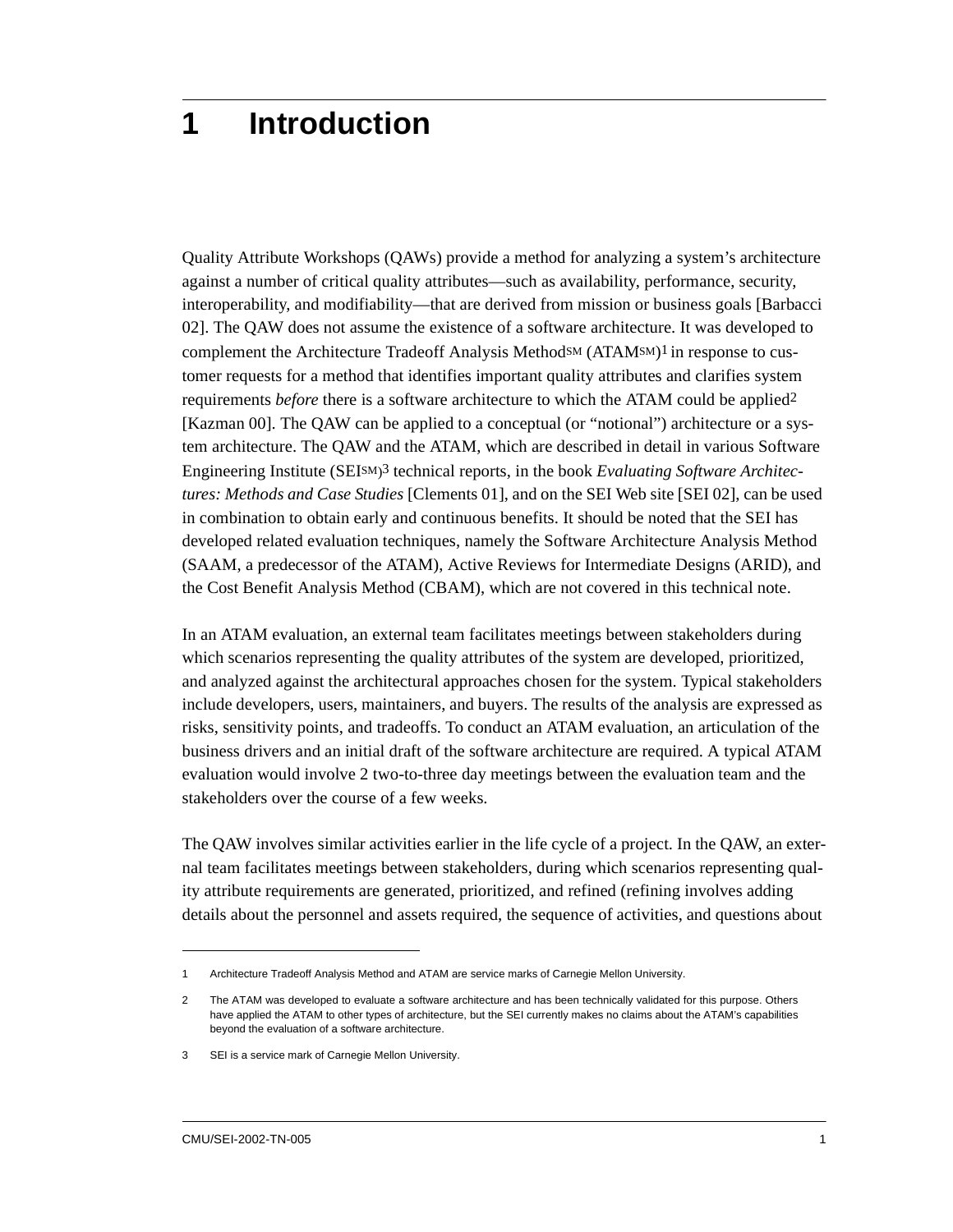the requirements). After the scenario generation meeting(s), the refined scenarios are converted into architectural test cases that the architecture team analyzes against the system architecture. The architectural test case development and analysis often takes place over an extended period of time (perhaps months) before the architecture team presents the results of the analysis to the stakeholders.

The remainder of this technical note describes the QAW and the ATAM and uses a hypothetical example (based on a common United States government acquisition strategy) to illustrate when various QAW and ATAM activities are applicable.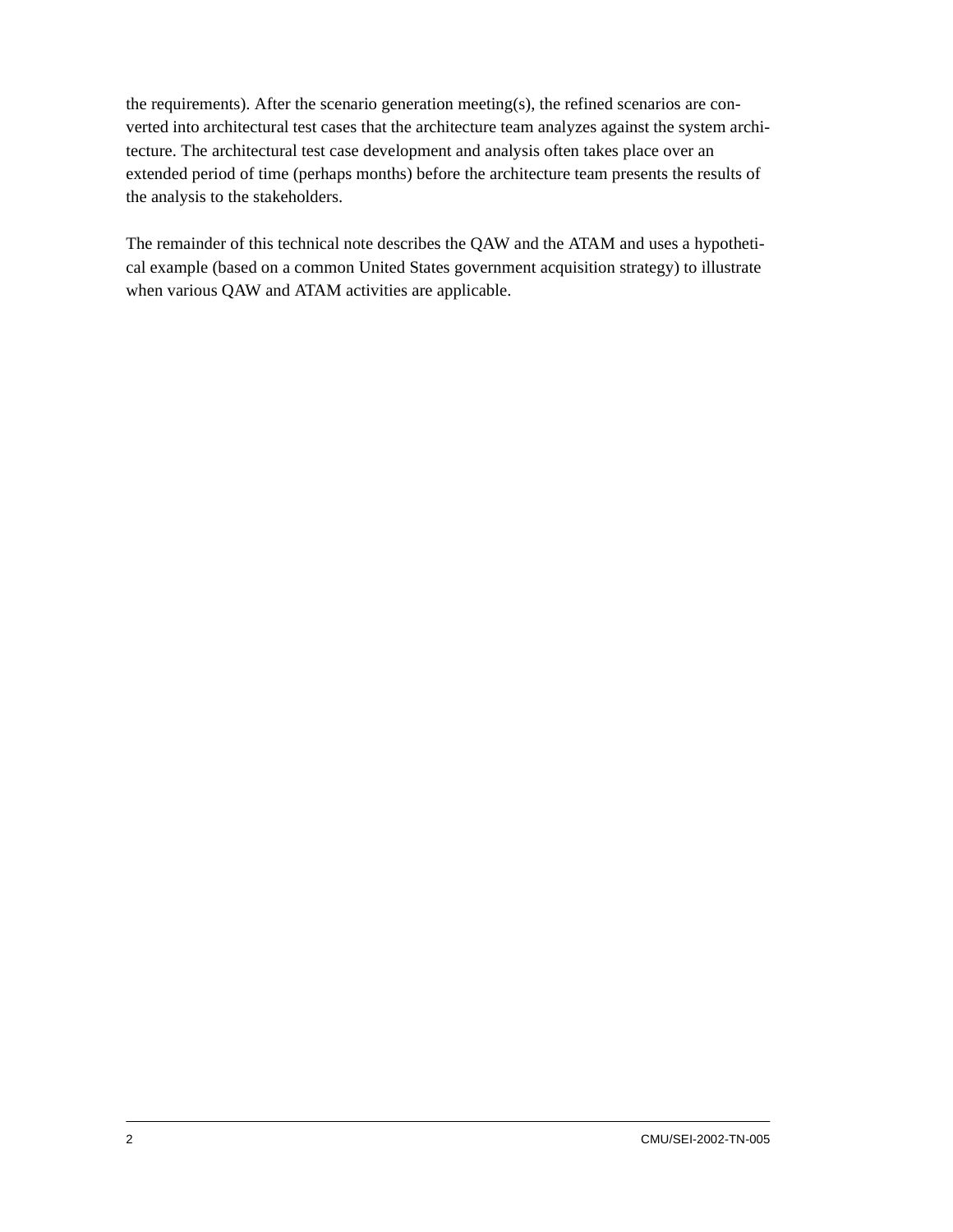### <span id="page-12-0"></span>**2 QAW Process**

The QAW process shown in [Figure 1](#page-13-0) can be organized into four distinct groups of activities: (1) scenario generation, prioritization, and refinement, (2) architectural test case development, (3) analysis of test cases against the system architecture, and (4) presentation of the results.

The first and last activities of the process occur in facilitated, short meetings that last one or two days. The two middle activities take place offline and can continue over an extended period of time. Depending on the application context, the specific roles and responsibilities of the participants in the various activities can be customized [Barbacci 02].

The process is iterative in that the architectural test case analyses might lead to modifications of the architecture that, in turn, might prompt additional test case analyses that result in a continuous cycle of analyses and architectural modifications.4

This document describes the QAW method in generic terms. The actual application of the method can be tailored to the needs of a specific organization [Barbacci 02].

#### <span id="page-12-1"></span>**2.1 Scenario Generation**

The first activity in the QAW process is to generate, prioritize, and refine scenarios. In this process, a *scenario* is a statement about some anticipated or potential use or behavior of the system; it captures stakeholders' concerns about how the system will do its job. The scenarios are generated during a facilitated brainstorming meeting of system stakeholders [Barbacci 02].

A typical agenda for this meeting is shown in Table 1. The meeting starts with a facilitation team's presentation of an overview of the QAW process, including QAW activities (the ovals in [Figure 1](#page-13-0)) and their expected outcomes. A customer representative then describes the system's mission or business drivers, including the business context for the system, architectural drivers (quality attributes that "shape" the architecture), and critical requirements (quality attributes that are most central to the system's success). The presentation of the business drivers is followed by an overview of the system architecture. The overview addresses technical constraints (such as an operating system, hardware, or middleware prescribed for use), other

<sup>4</sup> Figure 1 does not include planning activities such as planning the scenario generation meeting because these activities might require a number of interchanges.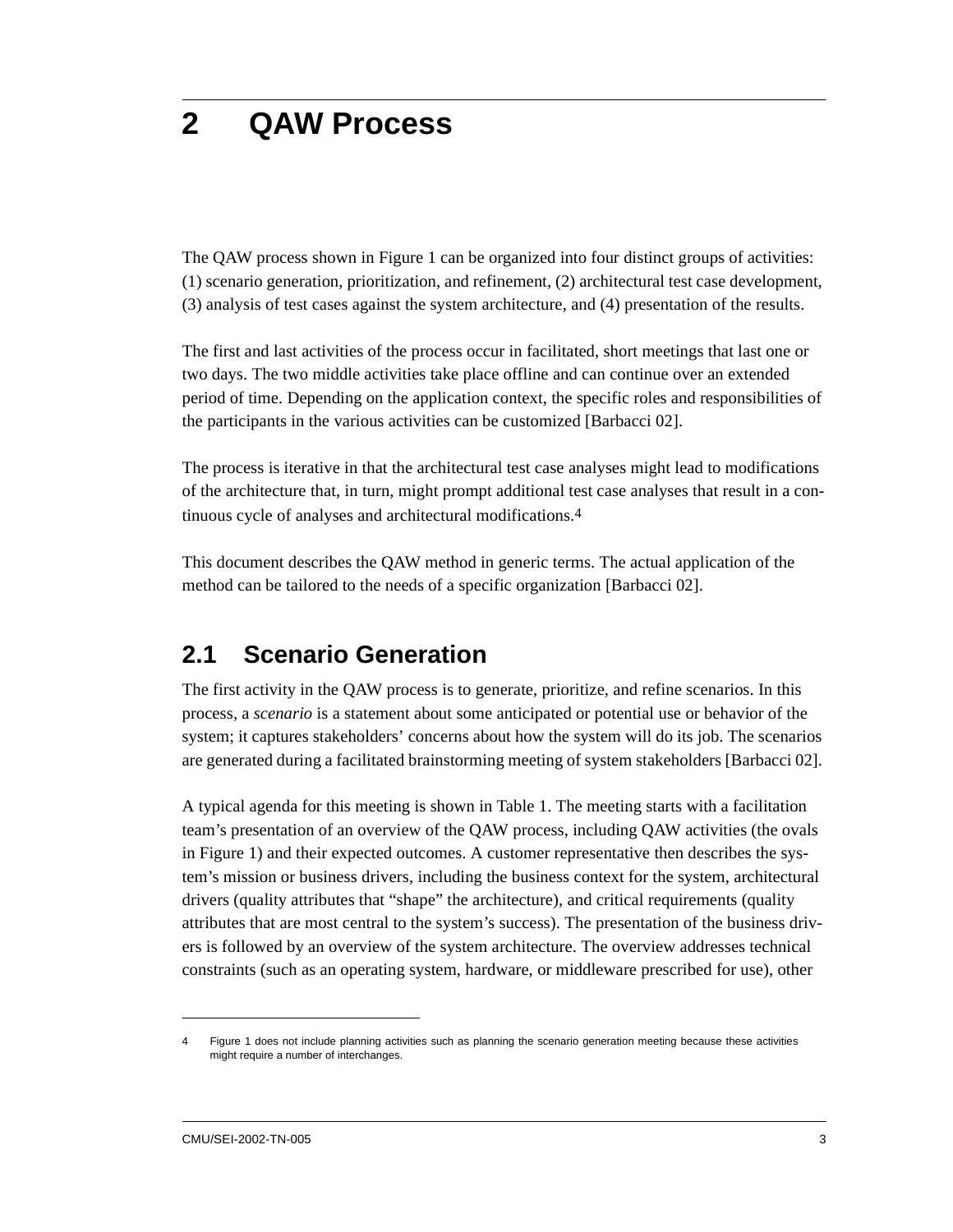

<span id="page-13-0"></span>Figure 1: QAW Process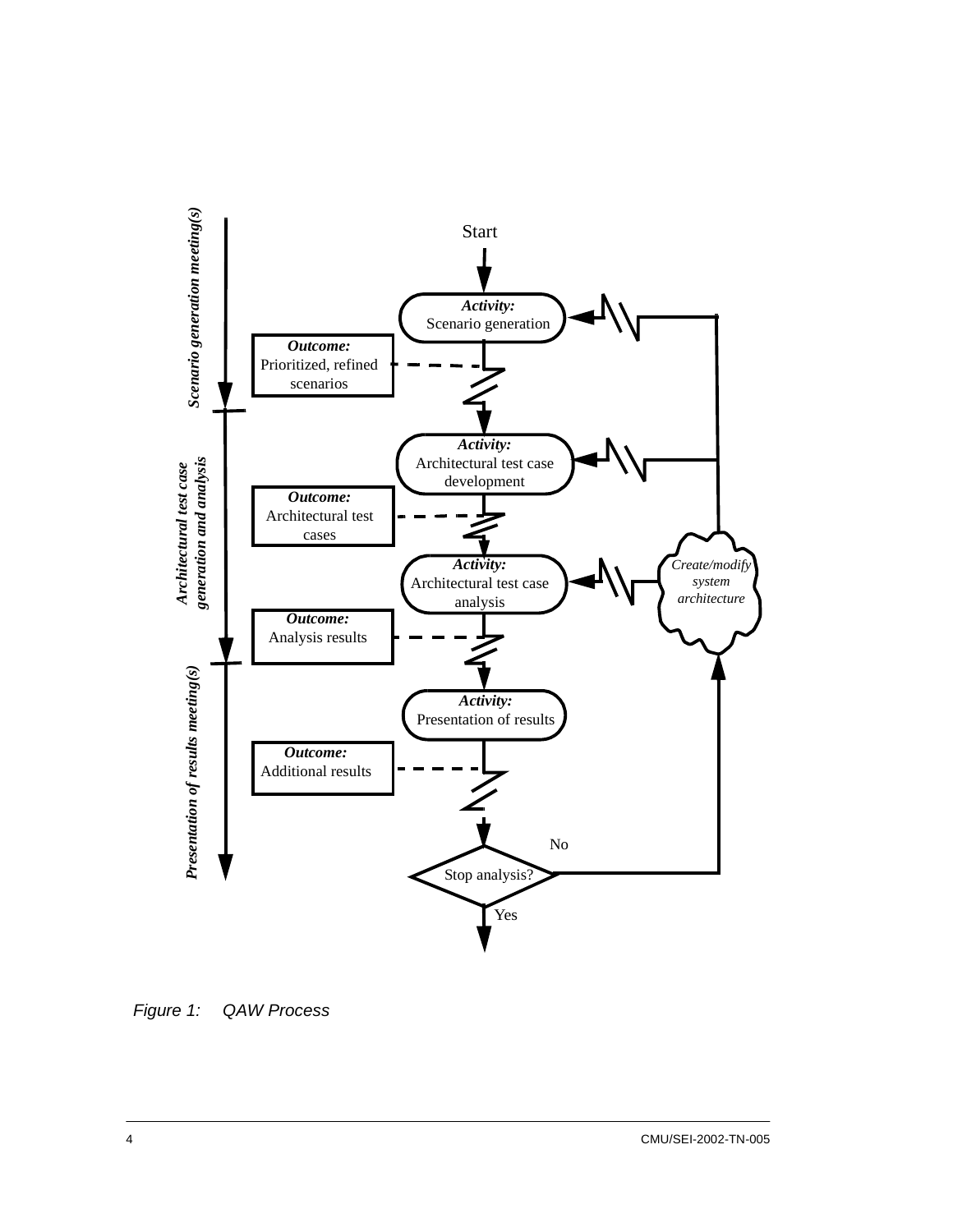| Time        | <b>Activity</b>                        |  |  |
|-------------|----------------------------------------|--|--|
| 8:30 a.m.   | <b>Start</b>                           |  |  |
|             | Welcome and introductions              |  |  |
|             | QAW overview                           |  |  |
|             | <b>Business drivers</b>                |  |  |
|             | System architecture                    |  |  |
| 10:00 a.m.  | Scenario generation and prioritization |  |  |
| <b>Noon</b> | Lunch break                            |  |  |
| $1:00$ p.m. | Scenario refinement                    |  |  |
| 3:00 p.m.   | Wrap-up                                |  |  |
|             | Review scenarios                       |  |  |
|             | Action items                           |  |  |
| $4:00$ p.m. | End                                    |  |  |

#### <span id="page-14-0"></span>Table 1: Agenda for QAW Scenario Generation

systems with which the system will interact, and planned architectural approaches to address quality attribute requirements.<sup>5</sup> These three presentations set the context for the activities that follow.

Stakeholders are encouraged to generate as many scenarios as possible to represent a wide range of concerns. However, only a small number of scenarios can be refined during a one-day meeting. Thus, stakeholders must prioritize the scenarios generated previously by using a voting process; they must then refine the top three or four scenarios to provide a better understanding of them in terms of context and detail. Prior to voting, the stakeholders can merge scenarios that they consider to be closely related. The template shown in [Table 2](#page-15-1) illustrates the types of details that usually emerge from the refinement.

The result of this meeting is a prioritized list of scenarios and refined descriptions of the top three or four (merged) scenarios on that list.

<sup>5</sup> Depending on the situation (e.g., a planned competitive acquisition vs. an internal corporate development), the system developers may or may not be participants in this meeting. If developers are excluded, the architecture presentation would be made by a customer representative and would describe desired rather than planned approaches.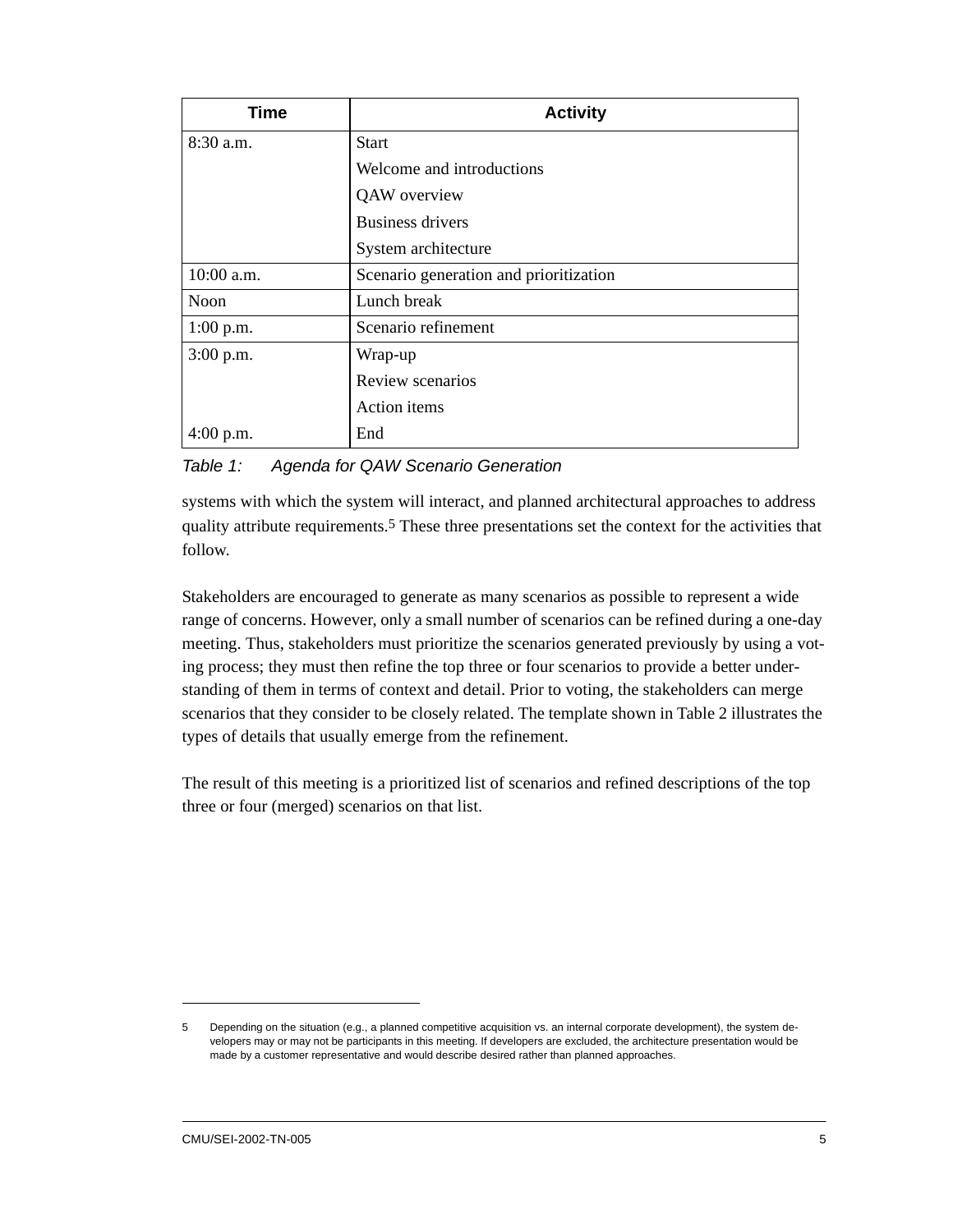| <b>Section</b>               | <b>Content</b>                                                                                                                                                                                                           |  |  |  |
|------------------------------|--------------------------------------------------------------------------------------------------------------------------------------------------------------------------------------------------------------------------|--|--|--|
| <b>Reference Scenario(s)</b> | The scenario that is being refined is listed here. If it is a merged<br>scenario, the combined scenarios are listed here in their original<br>form.                                                                      |  |  |  |
| <b>Organizations</b>         | Organizations involved in or affected by the scenario(s)                                                                                                                                                                 |  |  |  |
| <b>Actors/Participants</b>   | Individuals involved in or affected by the scenario(s)                                                                                                                                                                   |  |  |  |
| <b>Quality Attributes</b>    | Quality attributes involved in or affected by the scenario(s)                                                                                                                                                            |  |  |  |
| <b>Context</b>               | A description of additional details such as the environment in<br>which the scenario takes place, and the sequence, frequency, and<br>duration of events                                                                 |  |  |  |
| <b>Questions</b>             | Specific questions that the stakeholders would like to ask the<br>architect and the designers of the system. Typically one or more<br>questions are included for each quality attribute identified<br>above, for example |  |  |  |
|                              | How will the system prevent unauthorized users from<br>accessing the system?                                                                                                                                             |  |  |  |
|                              | How will the system store one year of information online?<br>٠                                                                                                                                                           |  |  |  |
|                              | How will the system respond to user requests within 10 sec-<br>onds during peak time?                                                                                                                                    |  |  |  |

<span id="page-15-1"></span>Table 2: Template for QAW Scenario Refinement

#### <span id="page-15-0"></span>**2.2 Architectural Test Case Development**

The objective of developing architectural test cases is to transform each refined scenario from a statement and list of organizations, participants, quality attributes, and questions into a welldocumented architectural test case. Test cases may add assumptions and clarifications to the context, add or rephrase questions, group questions by topic, and so forth. The individual or team responsible for developing test cases depends on the situation. Barbacci and associates describe how the QAW method has been applied and who carried out the task (such as the sponsor/acquirer or development team) [Barbacci 02].

An architectural test case has a context section that outlines the important aspects of the case, an issues and questions section that states the stakeholders' concerns, and a graphical illustration that summarizes these issues and questions. [Figure 2](#page-16-1) provides a visual summary of the most important quality attributes and the specific issues and questions that pertain to the attributes.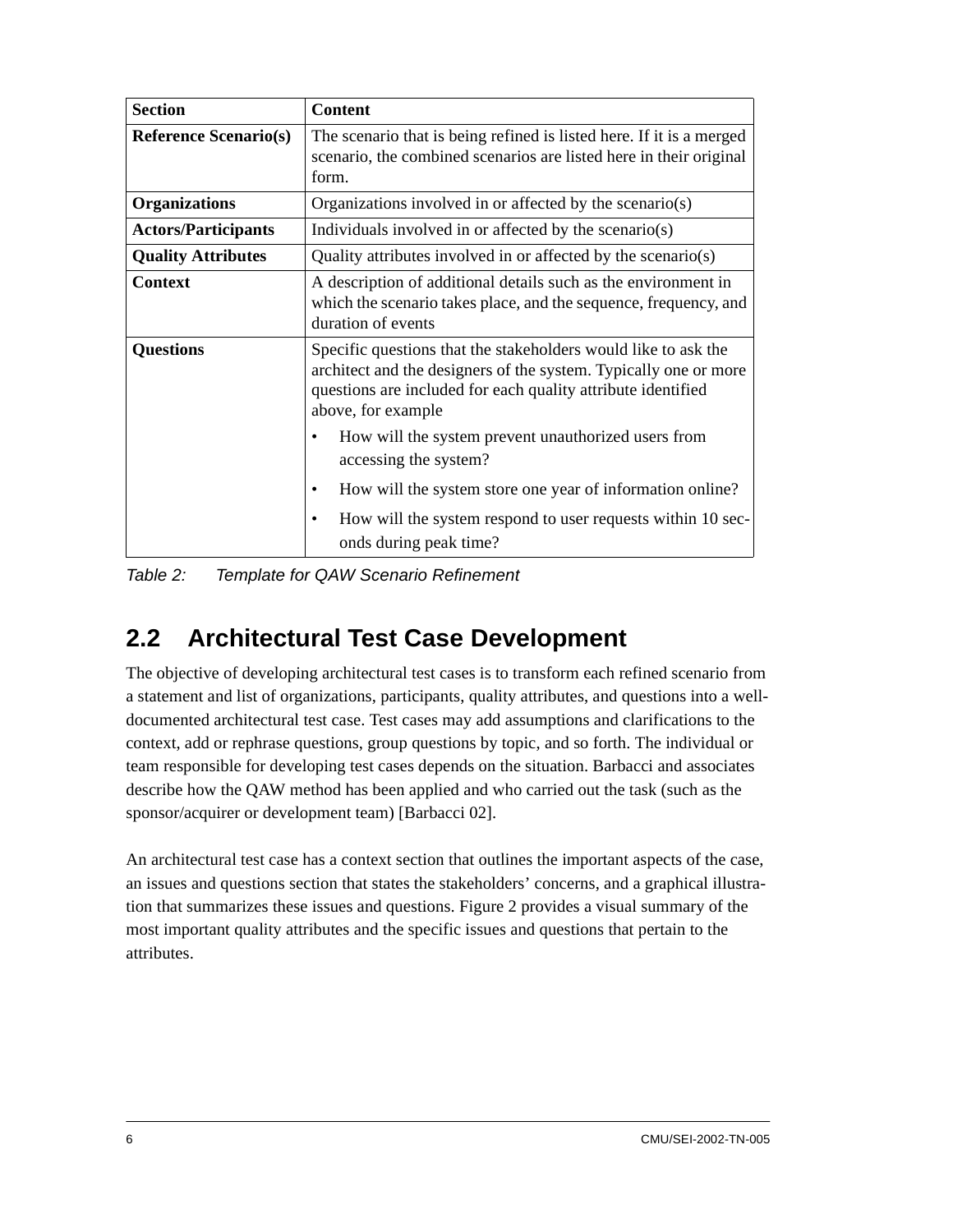

<span id="page-16-1"></span>Figure 2: Example Illustration of Refined Scenario Issues and Questions

#### <span id="page-16-0"></span>**2.3 Architectural Test Case Analysis**

Typical steps for conducting the architectural test case analysis include the following:

- 1. Review the capabilities of the assets in the test case context and determine how the system will react to the situation.
- 2. Make and document any assumptions necessary to proceed with the analysis.
- 3. Determine which architectural views (e.g., operational, system, technical, process, behavioral, structural) can best describe how the system will address the issues and their associated questions.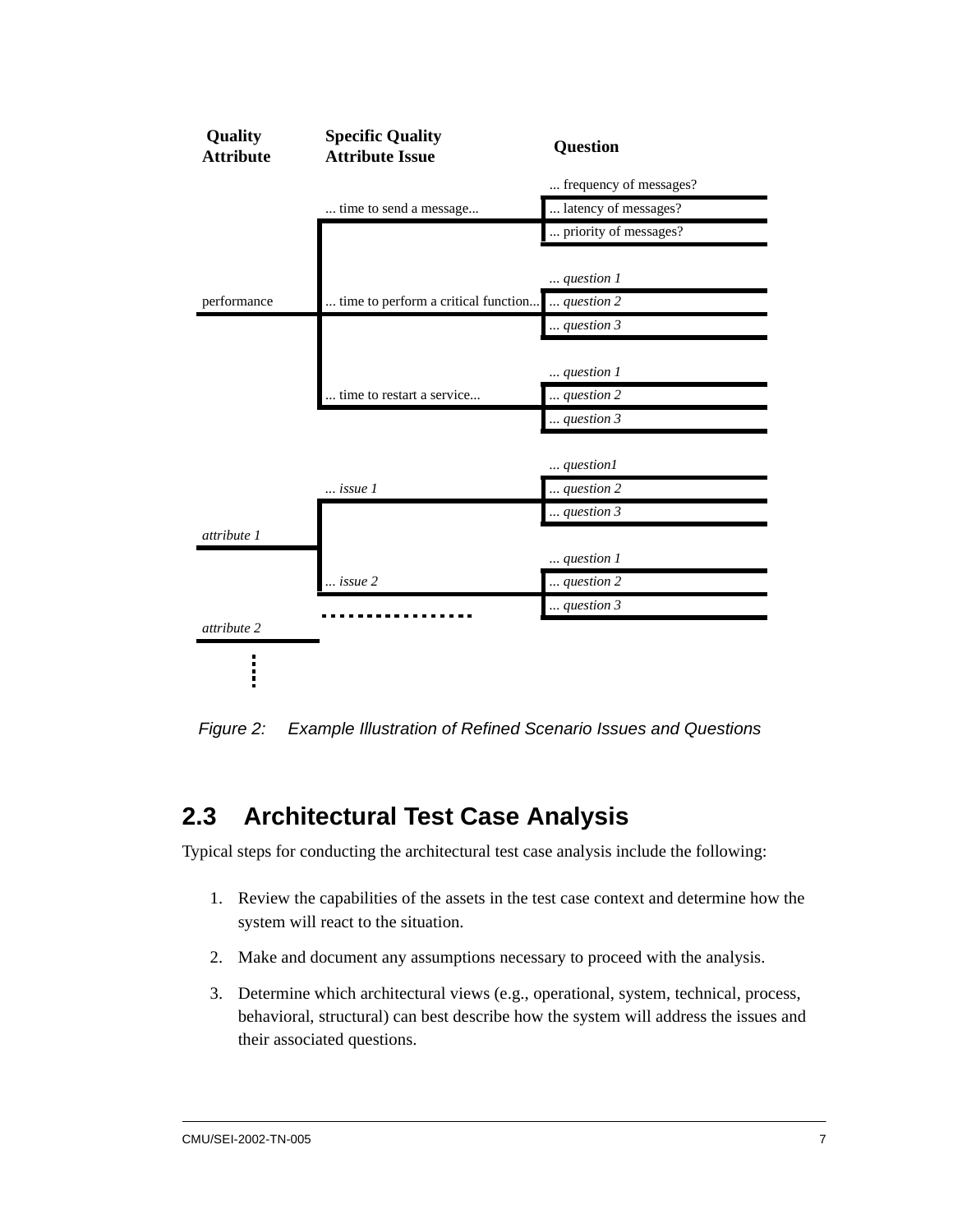- 4. Perform the analysis for the selected architectural test cases.
- 5. If necessary, refine the architecture to help answer the questions.
- 6. Document the answers as specifically as possible.

The analysis for a specific architectural test case would clarify or confirm specific quality attribute requirements and might identify concerns that would drive the development of the software architecture. Some of the test cases could later be used as "seed scenarios" in an ATAM evaluation (e.g., to check if a concern identified during the test case analysis was addressed by the software architecture). The results of analyzing a test case should be documented with specific architectural decisions, quality attribute requirements, and rationales.

#### <span id="page-17-0"></span>**2.4 Presentation of Results**

The presentation is a one- or two-day facilitated meeting attended by the architecture team and other stakeholders. As the final activity in the QAW process, it provides an opportunity for the architecture team to present the results of their analysis and demonstrate that the proposed architecture is able to handle the architectural test cases correctly.

Prior to the meeting, participants are provided with a short document describing the QAW process, business drivers, and architectural plans that were presented during the scenario generation meeting. In addition, the document includes the original scenarios, the architectural test cases, and an example of a test case analysis. Ideally, the participants would be the same stakeholders who took part in the scenario generation meeting. However, since the presentation of results might take place a few months after the first meeting, there will likely be some participants who were not involved in the early meeting. The short document serves as a reminder to those participants who were involved in the scenario generation meeting and as an introduction to the QAW process for new participants.

The conclusions, recommendations, and action items resulting from the presentation must be captured in a short report to be distributed to the participants. The results might lead to modifications of the architecture, which, in turn, might lead to further analysis of test cases or even new test cases. These iterations are shown in [Figure 1](#page-13-0).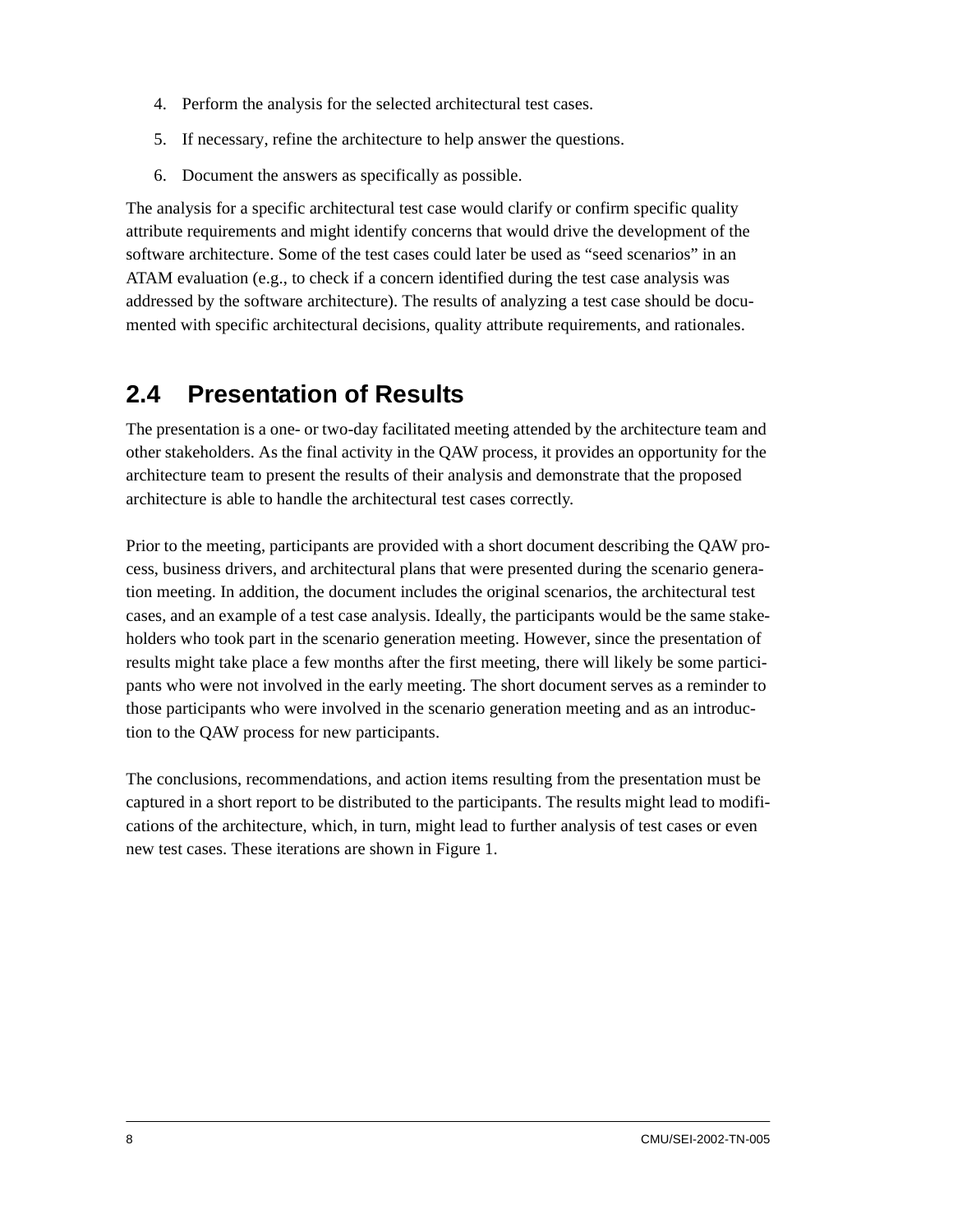# <span id="page-18-0"></span>**3 ATAM Process**

Since the ATAM is a few years more mature than the QAW, the ATAM process is more precisely defined and has been more rigorously validated. The ATAM process, shown in [Figure 3,](#page-19-0) is organized into two main phases, each consisting of several steps. The steps in each phase usually take place during a one- to two-day facilitated meeting, while the two phases are usually a few weeks apart.6

Phase 1 involves a small group of predominantly technically-oriented stakeholders. This phase is architecture-centric, focused on eliciting detailed architectural information and conducting a top-down analysis. Phase 2 involves a larger group of stakeholders. This phase is stakeholdercentric and focuses on eliciting points of view from diverse stakeholders and on verifying the results of Phase 1.

The ATAM involves nine steps:

- 1. Present the ATAM
- 2. Present business drivers
- 3. Present architecture
- 4. Identify architectural approaches
- 5. Generate quality attribute utility tree
- 6. Analyze architectural approaches
- 7. Brainstorm and prioritize scenarios
- 8. Analyze architectural approaches
- 9. Present results

The first three steps are similar to the QAW presentations made before scenario generation and the QAW presentation of results meetings in that they inform the participants about the process, the techniques used, and the expected outcomes.

<sup>6</sup> The complete ATAM process includes a set of planning steps in a Phase 0. These steps include negotiations and planning tasks that might take a number of interchanges because they involve scheduling meetings, selecting facilities and participants, and reviewing documents. Phase 0 can extend over a long time and involves multiple interactions with the customers.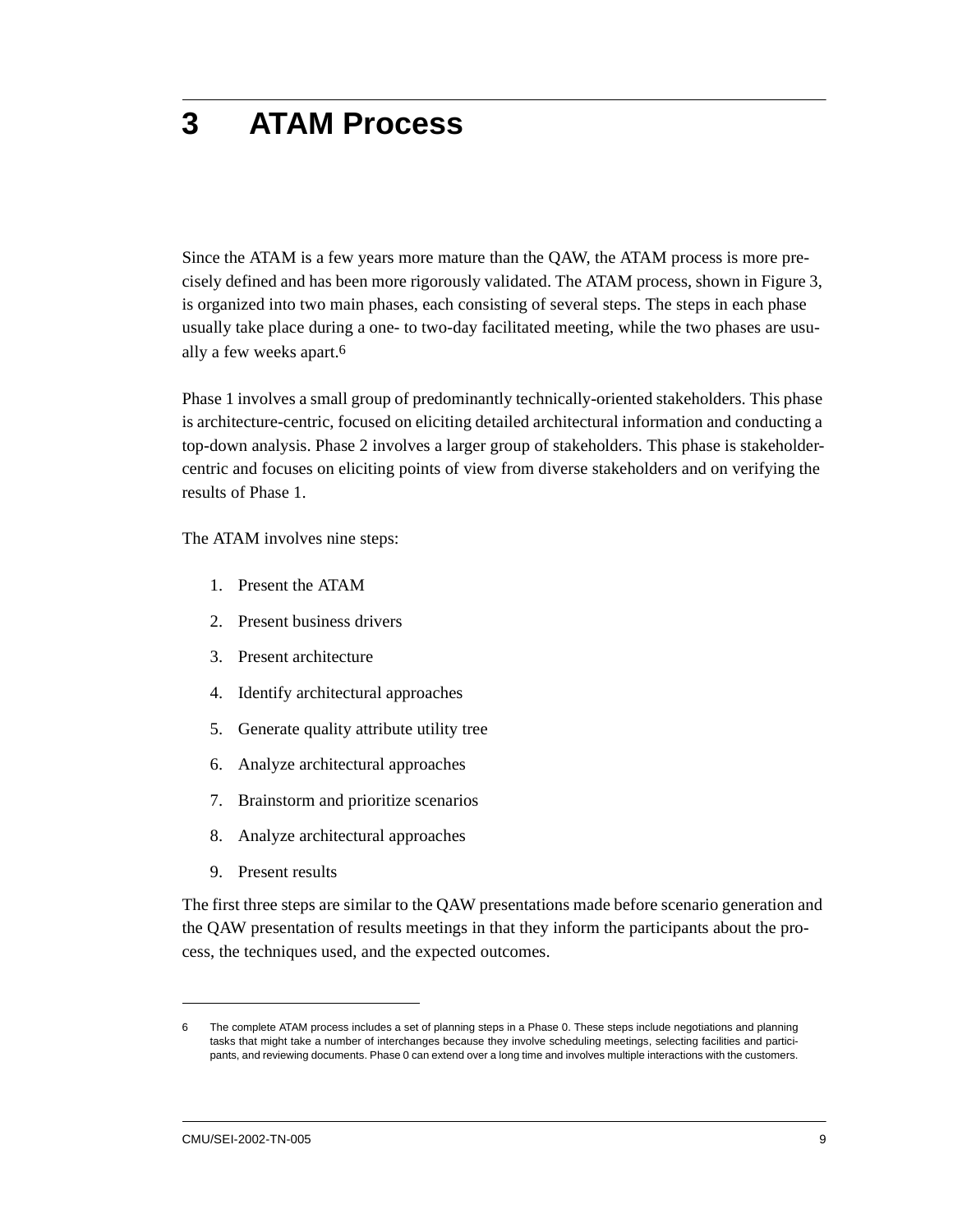

<span id="page-19-0"></span>Figure 3: ATAM Process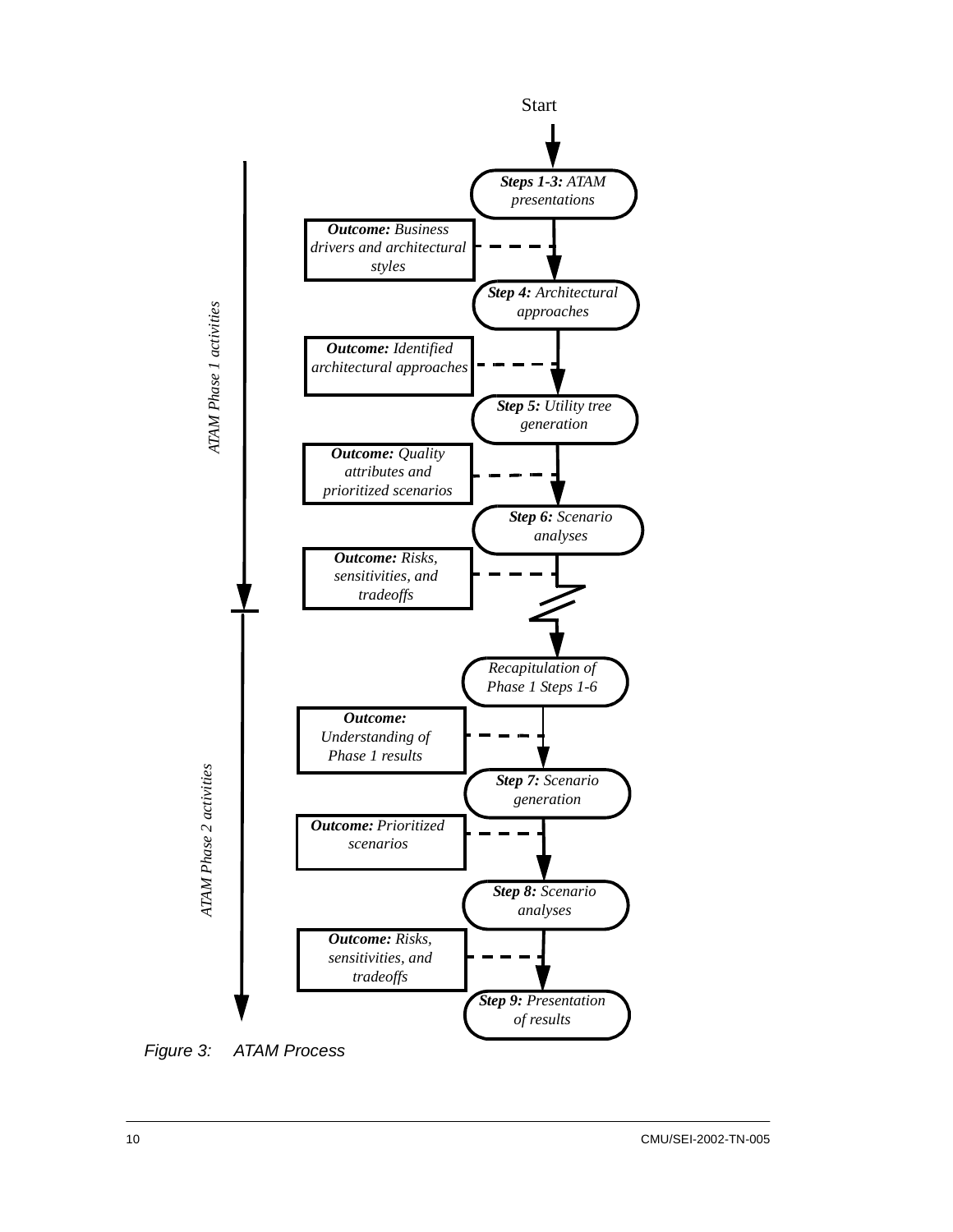### <span id="page-20-0"></span>**3.1 Phase 1**

In Step 1, the evaluation team presents an overview of the ATAM, including steps, techniques, and expected outputs (such as architectural approaches, a utility tree, scenarios, risks, sensitivity points, and tradeoffs).

In Step 2, a customer representative describes the system's business drivers, including the business context for the system, high-level functional requirements, high-level quality attribute requirements, architectural drivers (quality attributes that "shape" the architecture), and critical requirements (quality attributes that are central to the system's success).

In Step 3, the architect presents an overview of the architecture, including technical constraints (such as an operating system, hardware, or middleware prescribed for use), other systems with which the system must interact, and architectural approaches used to address quality attribute requirements.

In Step 4, the evaluators begin to identify places in the architecture that are key to realizing quality attribute goals; they also identify predominant architectural approaches (some examples include client-server, 3-tier, watchdog, publish-subscribe, and redundant hardware).

In Step 5, the participants identify, prioritize, and refine the most important quality attribute goals by building a utility tree. A *utility tree* is a top-down vehicle for characterizing the "driving" attribute-specific requirements. The most important quality goals are the high-level nodes —typically performance, modifiability, security, and availability. Scenarios are the leaves of the utility tree, as illustrated in [Figure 4.](#page-21-0)

Scenarios are used to represent stakeholders' interests and should cover a range of anticipated uses of the system (use case scenarios), anticipated changes to the system (growth scenarios), or unanticipated stresses to the system (exploratory scenarios). A good scenario clearly indicates which stimulus causes it and what responses are important. During scenario prioritization, scenarios are categorized by two parameters, importance and difficulty, using a scale of Low (L)-Medium (M)-High (H).

In Step 6, the evaluation team probes architectural approaches to identify risks, sensitivity points, and tradeoffs for specific quality attributes. A *risk* is a potentially problematic architectural decision. A *sensitivity point* is a property of one or more components (and/or component relationships) that is critical for achieving a particular quality attribute response. A *tradeoff* is a property that affects and is a sensitivity point for more than one attribute.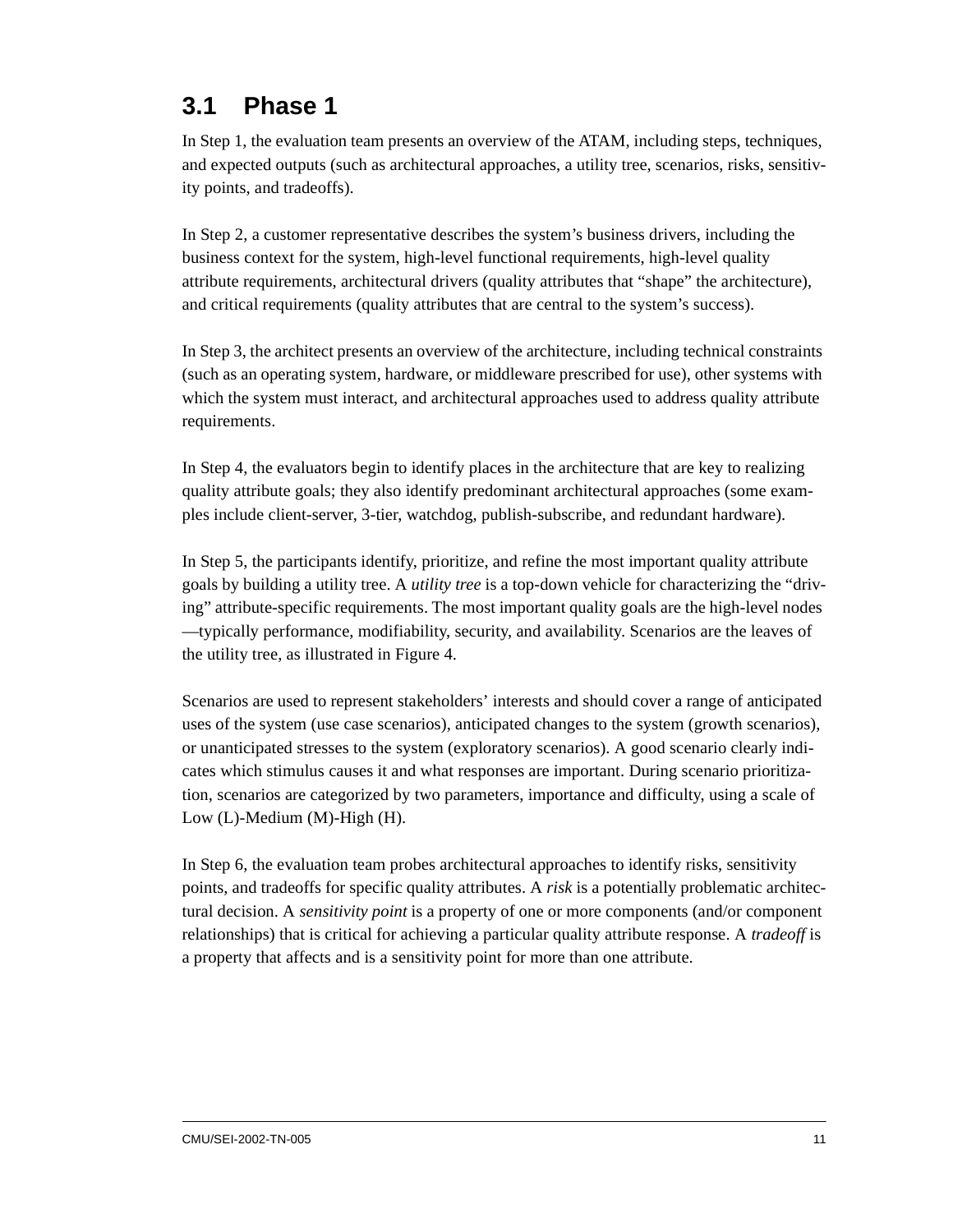

<span id="page-21-0"></span>Figure 4: Example ATAM Utility Tree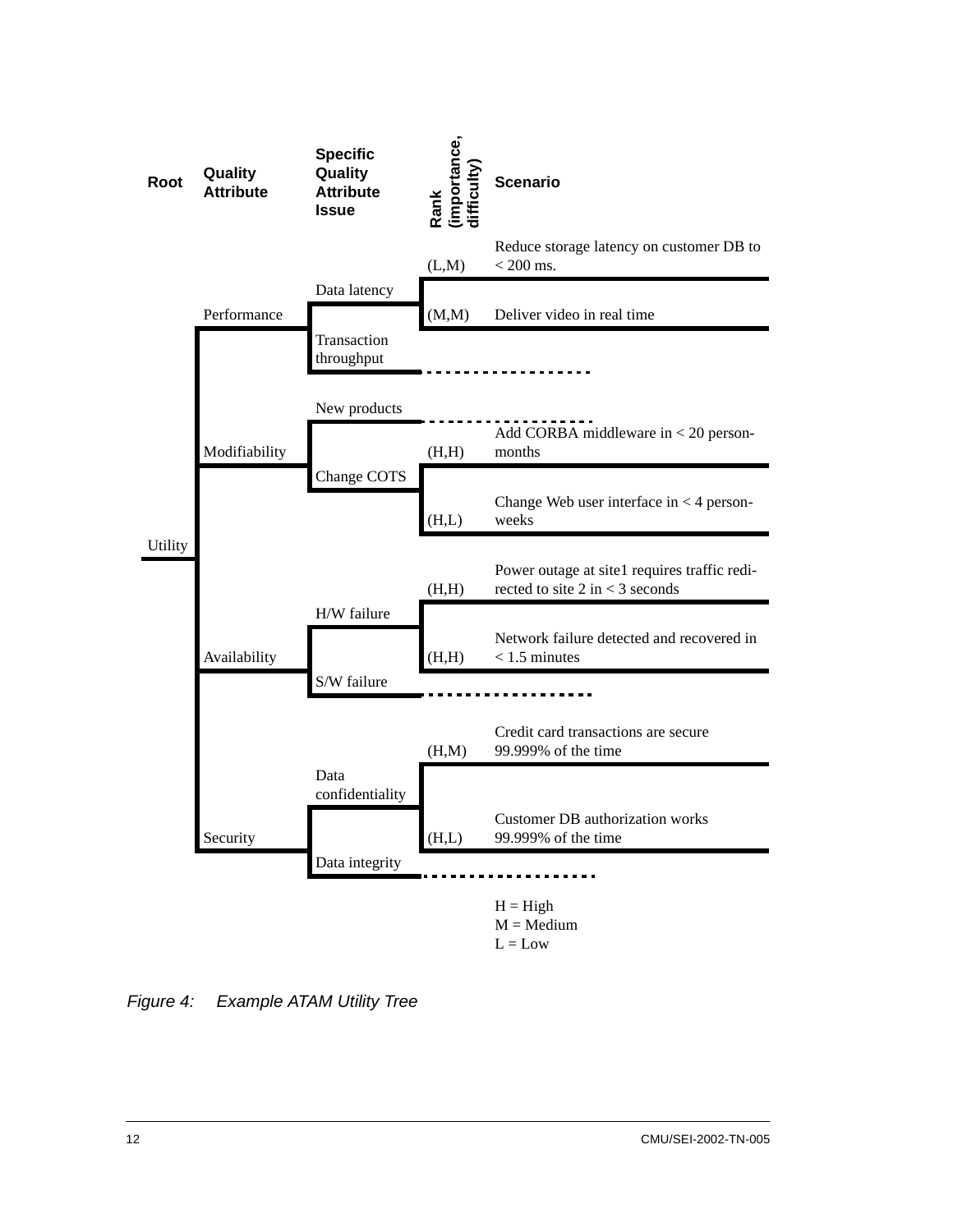### <span id="page-22-0"></span>**3.2 Phase 2**

At the beginning of the Phase 2 meeting, the evaluation team and some of the participants from the Phase 1 meeting briefly recapitulate the results of the Phase 1 meeting, including the quality attributes and scenarios in the utility tree.

In Step 7, the stakeholders generate and prioritize scenarios using a facilitated brainstorming process. These scenarios are not restricted to the quality attributes listed in the Phase 1 utility tree; rather, they are generated to represent the expanded set of stakeholders' interests. However, the scenarios in the utility tree should not be ignored; these scenarios could be used as example scenarios.

In Step 8, the stakeholders identify the architectural approaches affected by the scenarios generated in Step 7. Step 8 continues the analysis started in Step 6 of Phase 1 using the new scenarios and identifying additional risks, sensitivity points, and tradeoffs.

Finally, in Step 9, the evaluation team presents the ATAM outputs to the stakeholders as confirmation of the architectural approaches, utility tree, scenarios, risks, sensitivity points, and tradeoffs identified during the exercise.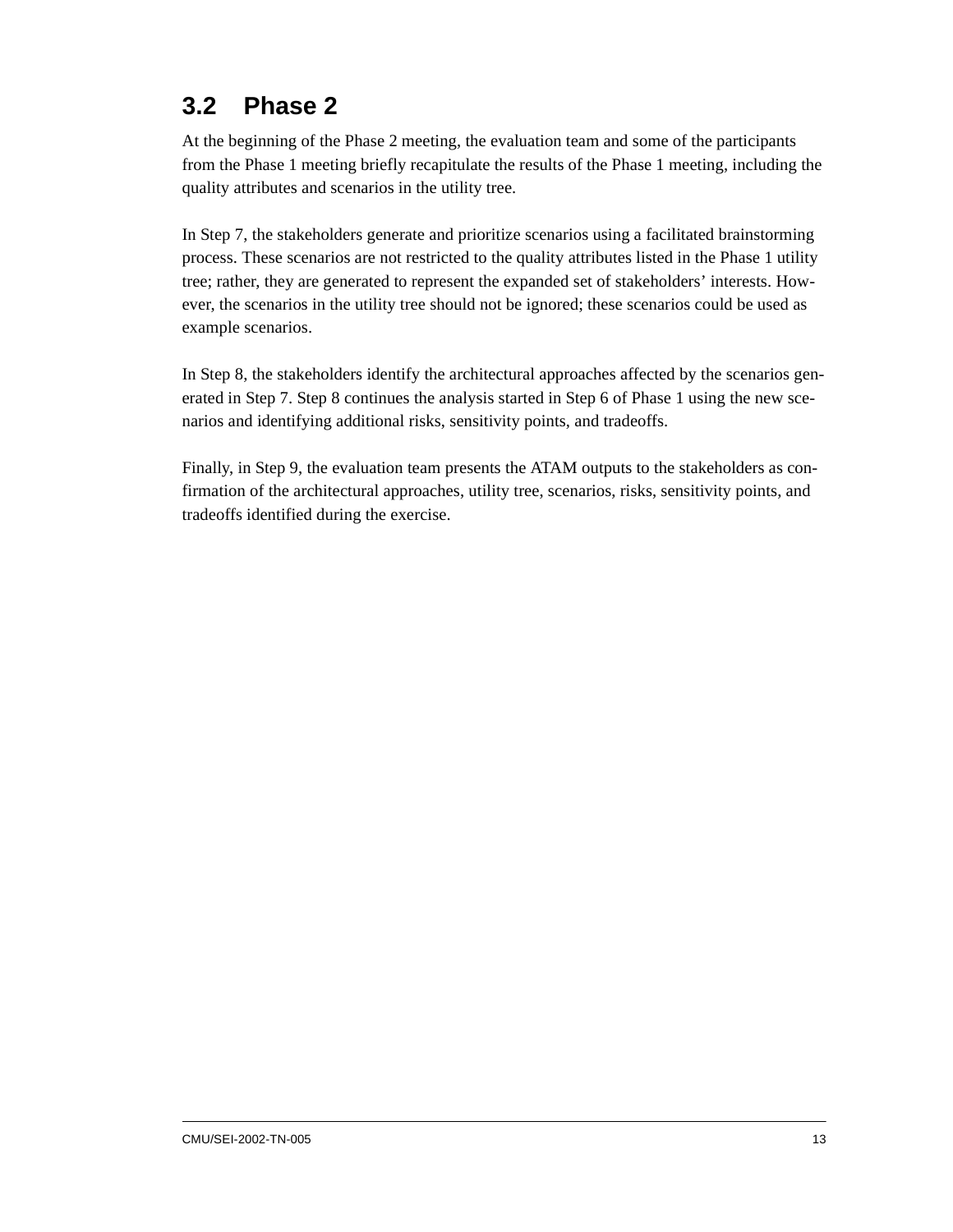### <span id="page-23-0"></span>**4 An Example Application of Both Methods**

There are often contexts in which both the QAW and the ATAM can be used on the same system. [Figure 5](#page-23-2) illustrates a common United States government acquisition strategy. Starting with an initial request for proposals (RFP), an acquisition organization evaluates proposals from multiple contractors and awards contracts to a small number of contractors to conduct a Competitive Fly-Off. At the end of the Competitive Fly-Off, the contractors submit updated technical proposals, including additional details, and the acquirer makes a Final Down Select.



<span id="page-23-2"></span>Figure 5: A Common Acquisition Strategy [Bergey 02]

We will use this example to illustrate how QAW and ATAM activities can be combined. In this case, both methods are used during the acquisition process.

#### <span id="page-23-1"></span>**4.1 Activities During the Competitive Solicitation Phase**

[Figure 6](#page-24-0) shows how QAW activities can be incorporated during the Competitive Solicitation Phase.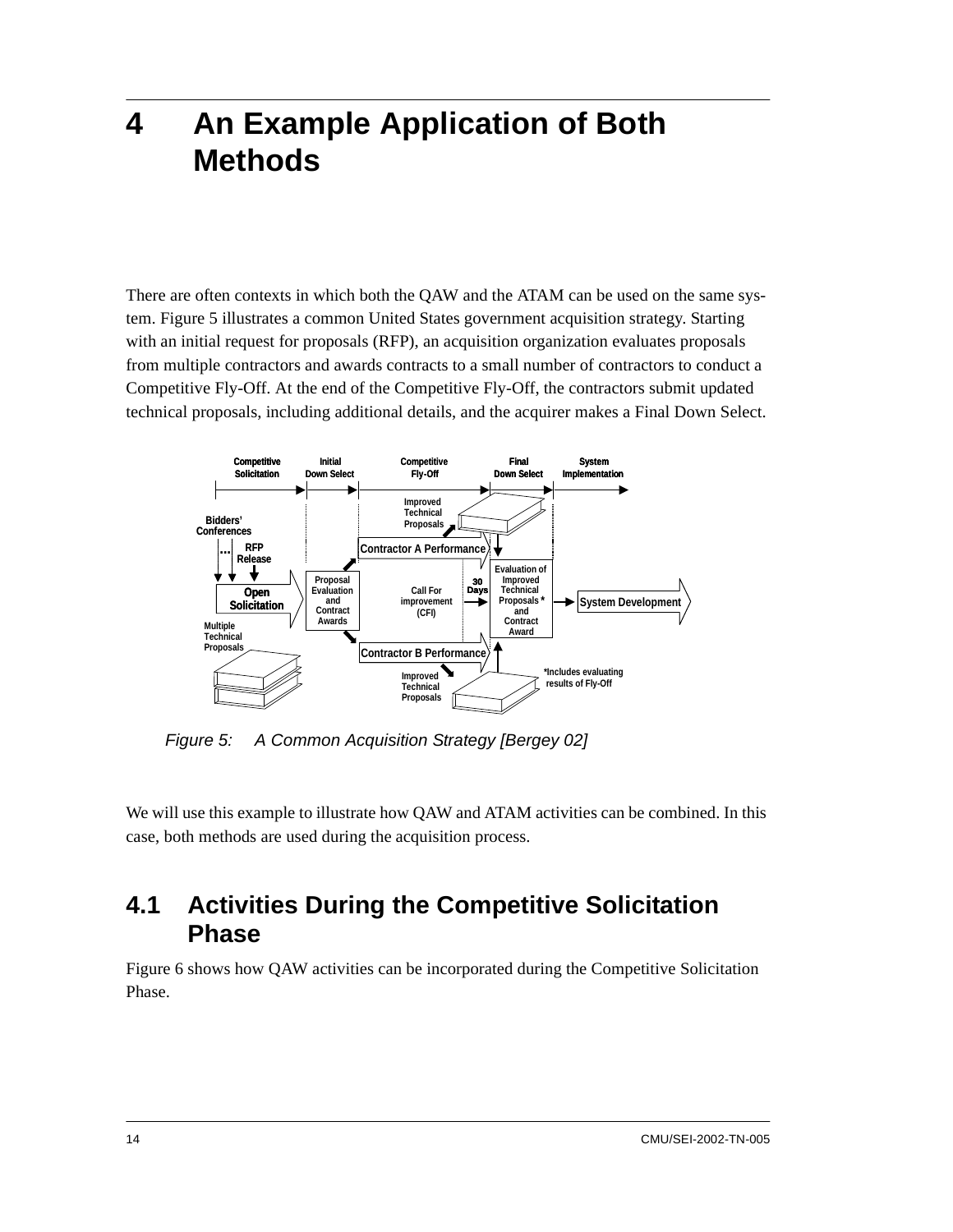- 1. One or more QAW scenario generation meetings are conducted with teams from the acquiring organization (e.g., representative groups of stakeholders with similar needs and responsibilities).
- 2. From these scenarios, the acquiring organization develops a collection of architectural test cases that represent concerns of the stakeholders.
- 3. Early in the Competitive Solicitation phase and prior to the release of the RFP, the acquirer conducts bidders' conferences to inform potential bidders about the need for conducting architectural analysis.
- 4. The acquirer drafts sections of the RFP to incorporate architectural analysis requirements and includes the architectural test cases as government-furnished items in the RFP proper.
- 5. As part of their proposals, bidders are expected to describe how they will conduct the architectural analysis [Bergey 02].



<span id="page-24-0"></span>Figure 6: QAW Activities During the Competitive Solicitation Phase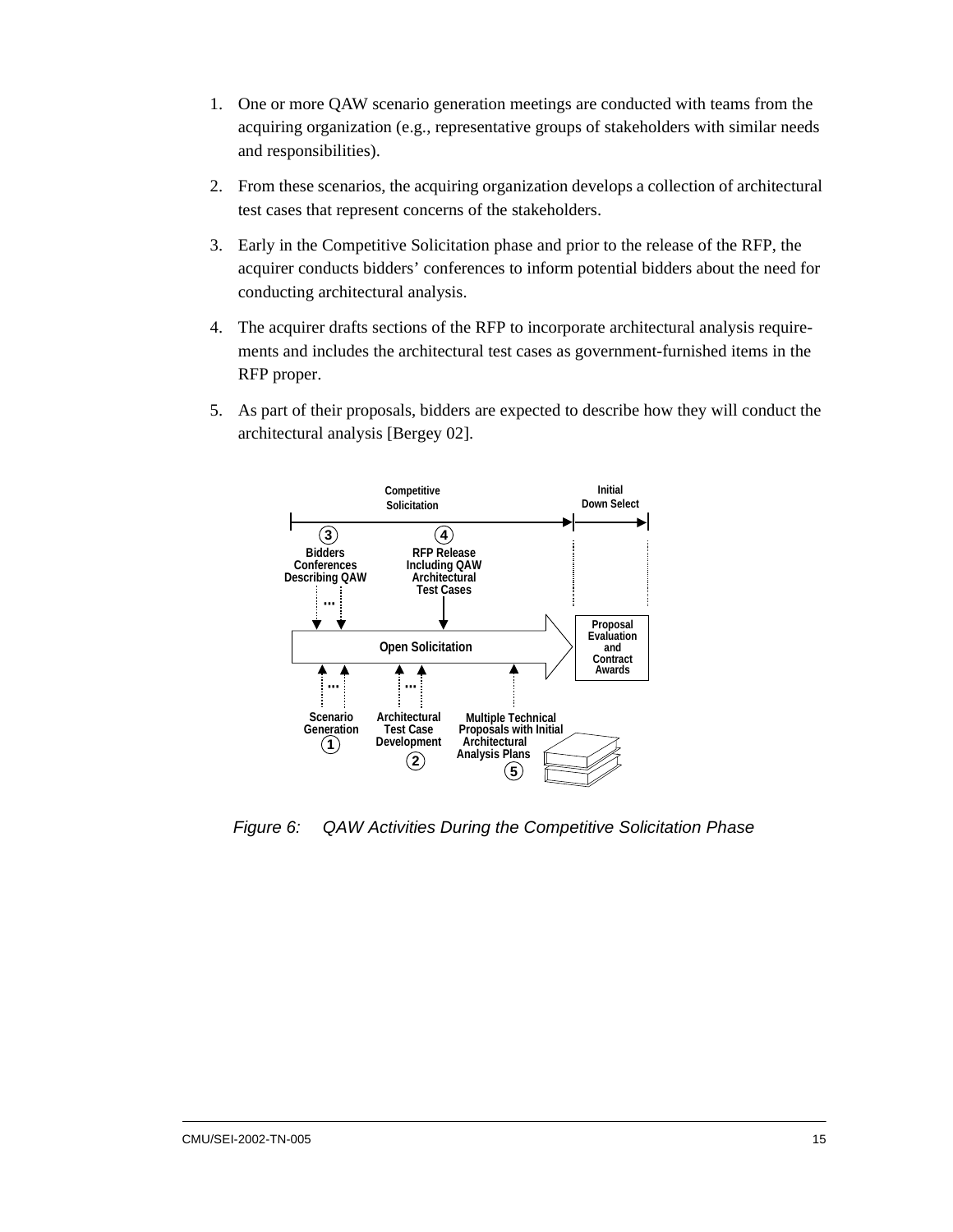#### <span id="page-25-0"></span>**4.2 Activities During the Competitive Fly-Off Phase**

[Figure 7](#page-25-1) shows how QAW activities can be incorporated during the Competitive Fly-Off phase.

- 1. The contractors analyze their architectures against the architectural test cases and, if necessary, modify their planned architecture.
- 2. The contractors present the results of their analysis in both a *dry-run* (rehearsal) as well as a final presentation.

A dry-run presentation should be conducted when the architecture team making the presentation is unsure about any of the following:

- the level of detail required
- the precision expected from its answers to the architectural test case questions
- how to incorporate other analysis results (such as reliability, availability, and maintainability analysis or network-loading analysis)
- what additional architectural documents might be needed

The final presentation takes place after the contractors polish the results of the dry-run presentation.

3. After resolving any potential concerns resulting from the presentation of results, the contractors present their technical proposals to the acquiring organization.



<span id="page-25-1"></span>Figure 7: QAW Activities During the Competitive Fly-Off Phase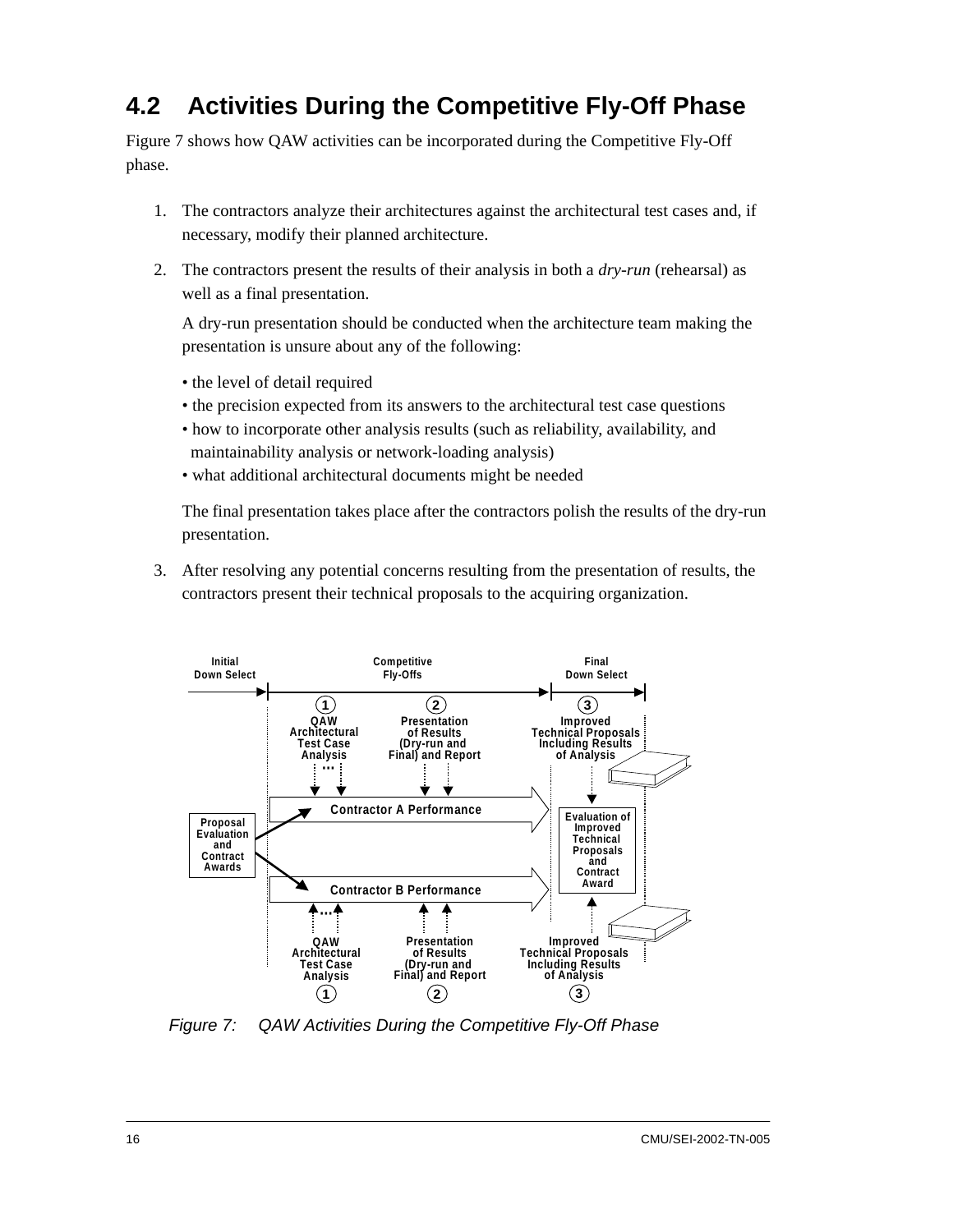#### <span id="page-26-0"></span>**4.3 Activities During the System Implementation Phase**

[Figure 8](#page-27-0) shows how ATAM activities can be incorporated during the System Implementation phase.

1. The preceding QAW activities have already identified the important quality attribute concerns that can be used to draft the beginning of the utility tree (Step 5 in Phase 1 of the ATAM).

The draft utility tree could be further augmented with "seed scenarios" derived from selected architectural test cases, to determine whether concerns identified during the test case analyses were addressed by the software architecture.

- 2. ATAM evaluations could be scheduled to fit the development plans, although the results of previous QAW architectural test case analyses might influence the schedule. For example, components or subsystems that were identified as sources of concern to the developers might be subject to ATAM evaluations earlier than other subsystems. These subsystems could also be subject to multiple ATAM evaluations during development.
- 3. Risks identified during the ATAM evaluations should be addressed during system development.

Depending on the circumstances and the results of the QAW architectural test case analyses, ATAM phases could be customized to allow, for example, one Phase-1 evaluation (involving mostly developers) and multiple Phase-2 evaluations (involving different groups of stakeholders, such as clients or users with different needs).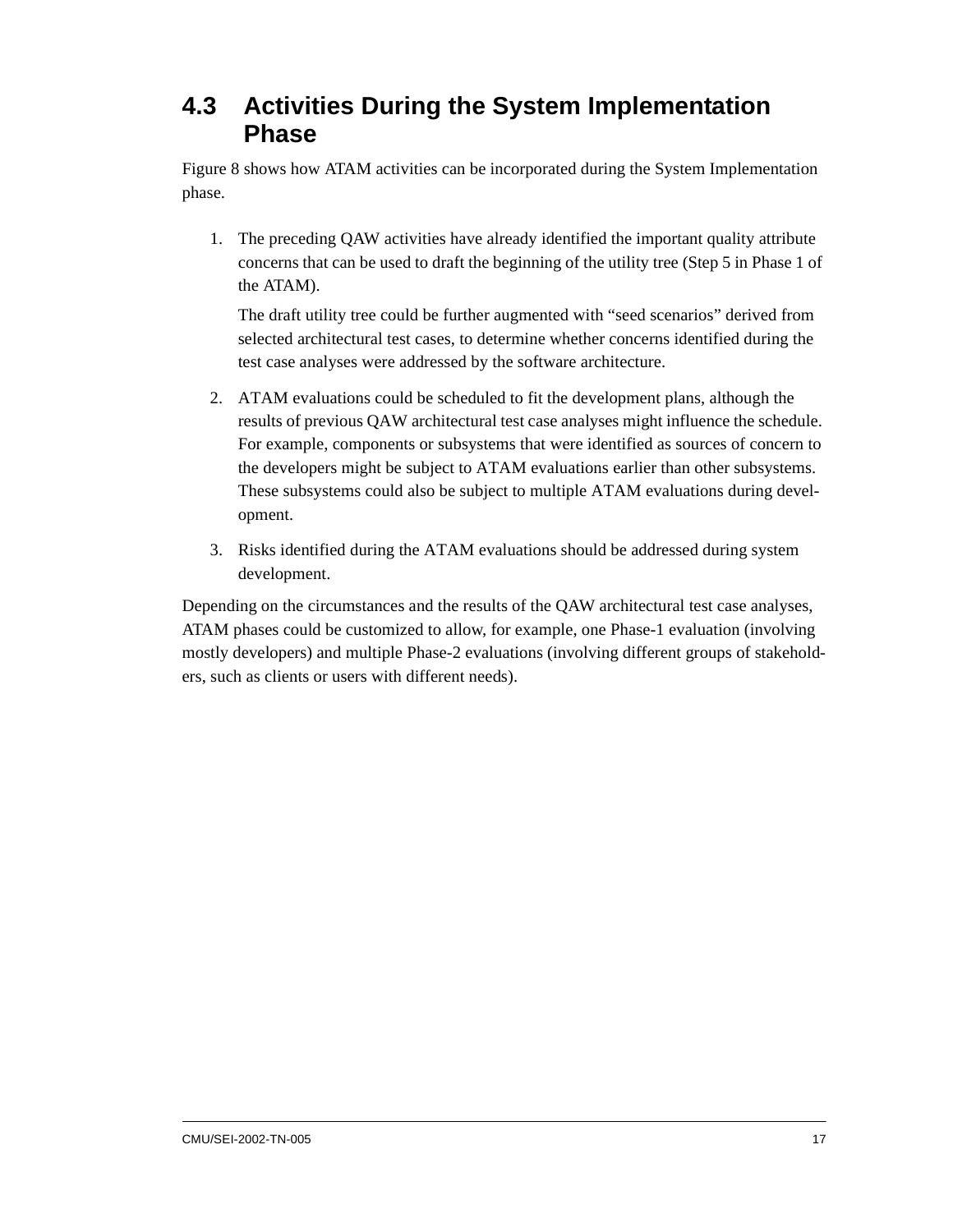

<span id="page-27-0"></span>Figure 8: ATAM Activities During the System Implementation Phase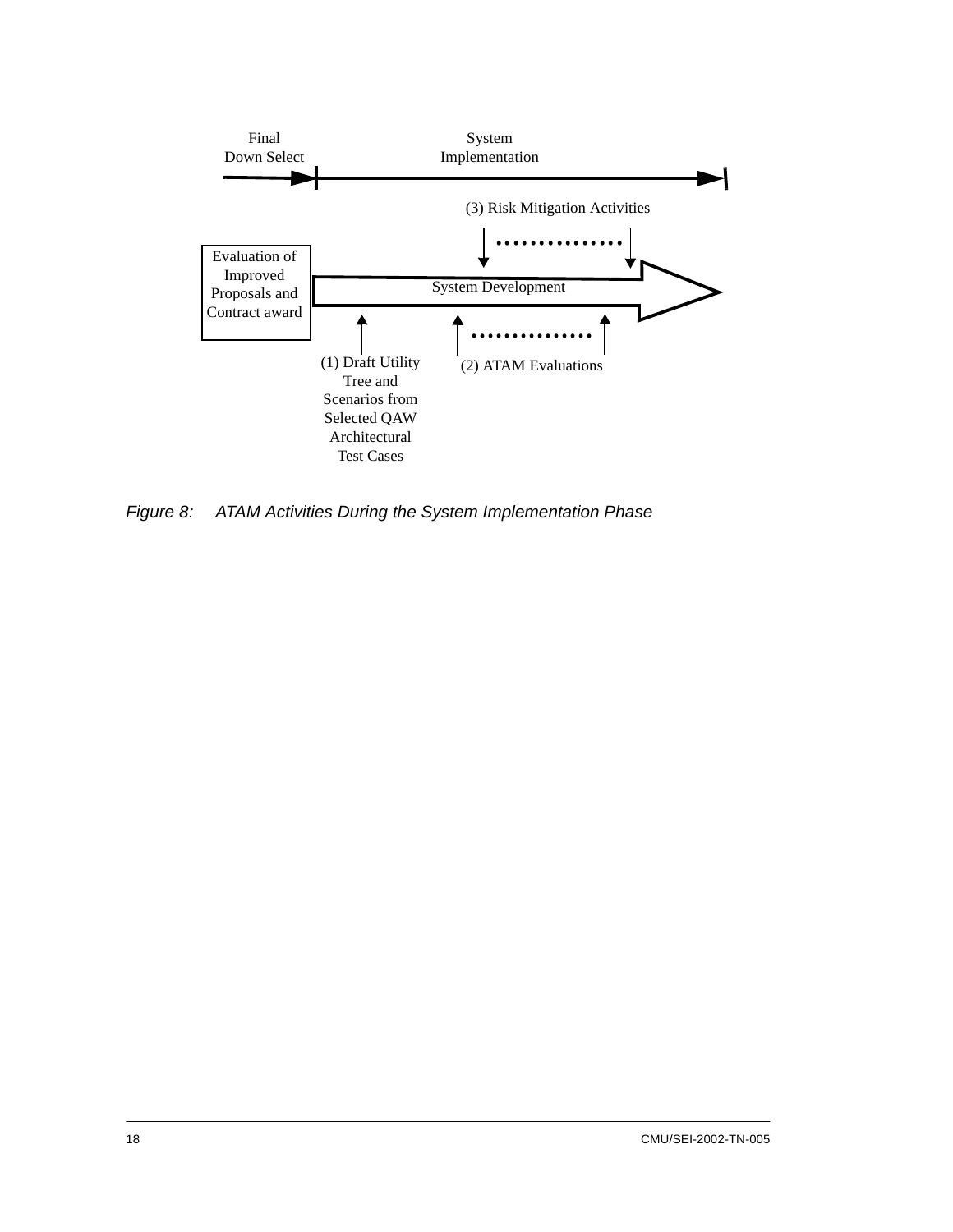# <span id="page-28-0"></span>**5 Summary Comparison**

[Table 3](#page-28-1) provides a brief summary of the inputs, outputs, and participants involved in the various QAW activities and ATAM Phases.

|                                                                       | <b>Inputs</b>                                                                                                                                                           | <b>Outputs</b>                                                                                     | <b>Participants</b>                                                                                                                             | <b>Duration</b>                              |
|-----------------------------------------------------------------------|-------------------------------------------------------------------------------------------------------------------------------------------------------------------------|----------------------------------------------------------------------------------------------------|-------------------------------------------------------------------------------------------------------------------------------------------------|----------------------------------------------|
| QAW<br><b>Scenario</b><br><b>Generation</b>                           | QAW presentations<br>(business drivers, con-<br>ceptual or system archi-<br>tecture, quality attribute<br>requirements)                                                 | prioritized,<br>refined scenar-<br>ios                                                             | system stakeholders<br>(see presentation of<br>results).<br>Depending on the<br>situation, they may<br>or may not include<br>system developers. | one- or two-day<br>facilitated meet-<br>ings |
| QAW<br><b>Architectural</b><br><b>Test Case</b><br><b>Development</b> | prioritized, refined sce-<br>narios                                                                                                                                     | architectural<br>test cases                                                                        | Depending on the<br>situation, the partici-<br>pants might be sys-<br>tem developers or<br>acquirers/sponsors.                                  | could take<br>several days                   |
| QAW<br>Architectural<br><b>Test Case</b><br><b>Analysis</b>           | architectural test cases                                                                                                                                                | results of archi-<br>tectural test case<br>analysis                                                | system developers                                                                                                                               | could take<br>weeks or<br>months             |
| QAW<br><b>Presentation</b><br>of Results                              | results of architectural<br>test case analysis                                                                                                                          | additional<br>results and anal-<br>ysis report                                                     | presentation made<br>by system develop-<br>ers to other system<br>stakeholders (see<br>scenario generation)                                     | one- or two-day<br>facilitated meet-<br>ings |
| <b>ATAM</b><br>Phase 1                                                | <b>ATAM Presentations</b><br>(business drivers and<br>architectural approaches)                                                                                         | utility tree,<br>risks, sensitivi-<br>ties, and<br>tradeoffs                                       | sponsors and devel-<br>opers (technically<br>oriented stakehold-<br>ers)                                                                        | one- or two-day<br>facilitated meet-<br>ings |
| <b>ATAM</b><br>Phase 2                                                | <b>ATAM Presentations</b><br>(business drivers and<br>architectural<br>approaches);<br>results from Phase 1<br>(utility tree, risks, sensi-<br>tivities, and tradeoffs) | results from<br>Phase 1, addi-<br>tional scenar-<br>ios, risks,<br>sensitivities,<br>and tradeoffs | sponsors, develop-<br>ers, and other stake-<br>holders (such as<br>customers, users,<br>maintainers)                                            | one- or two-day<br>facilitated meet-<br>ings |

<span id="page-28-1"></span>Table 3: QAW and ATAM Inputs, Outputs, and Participants for Various Activities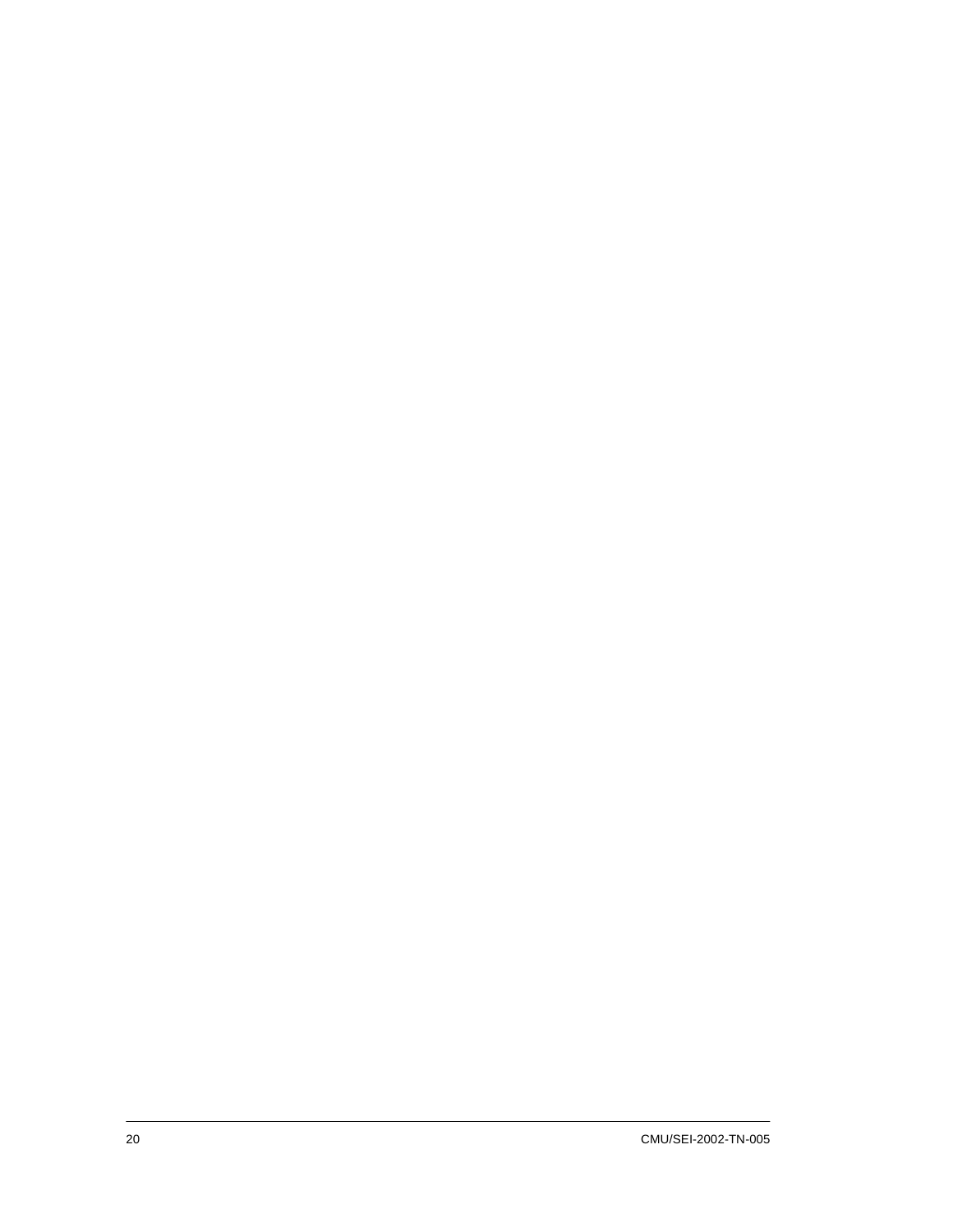# <span id="page-30-0"></span>**References**

*all URLs valid as of the publication date of this document*

| [Barbacci 02] | Barbacci, M.; Ellison, R.; Lattanze, A.; Stafford, J.; Weinstock,<br>C.; & Wood, W. Quality Attribute Workshops, 2nd Edition (CMU/<br>SEI-2002-TR-019, ADA405790). Pittsburgh, PA: Software Engi-<br>neering Institute, Carnegie Mellon University, 2002.<br><http: documents<br="" publications="" www.sei.cmu.edu="">/02.reports/02tr019.html&gt;.</http:>   |  |  |
|---------------|----------------------------------------------------------------------------------------------------------------------------------------------------------------------------------------------------------------------------------------------------------------------------------------------------------------------------------------------------------------|--|--|
| [Bergey 02]   | Bergey, J. & Wood, W. Use of Quality Attribute Workshops<br>(QAWs) in Source Selection for a DoD System Acquisition: A<br>Case Study (CMU/SEI-2002-TN-013, ADA405848). Pittsburgh,<br>PA: Software Engineering Institute, Carnegie Mellon University,<br>2002. <http: documents<br="" publications="" www.sei.cmu.edu="">/02.reports/02tn013.html&gt;.</http:> |  |  |
| [Clements 01] | Clements, P.; Kazman, R.; & Klein, M. Evaluating Software<br>Architectures: Methods and Case Studies. Boston, MA: Addison-<br>Wesley, 2001.                                                                                                                                                                                                                    |  |  |
| [Kazman 00]   | Kazman, R.; Klein, M.; & Clements, P. ATAM: Method for Archi-<br>tecture Evaluation (CMU/SEI-2000-TR-004, ADA382629).<br>Pittsburgh, PA: Software Engineering Institute, Carnegie Mellon<br>University, 2000. <http: publications<br="" www.sei.cmu.edu="">/documents/00.reports/00tr004.html&gt;.</http:>                                                     |  |  |
| [SEI 02]      | Software Engineering Institute.Software Architecture and the<br>Architecture Tradeoff Analysis Initiative.<br><http: ata="" ata_init.html="" www.sei.cmu.edu="">.</http:>                                                                                                                                                                                      |  |  |